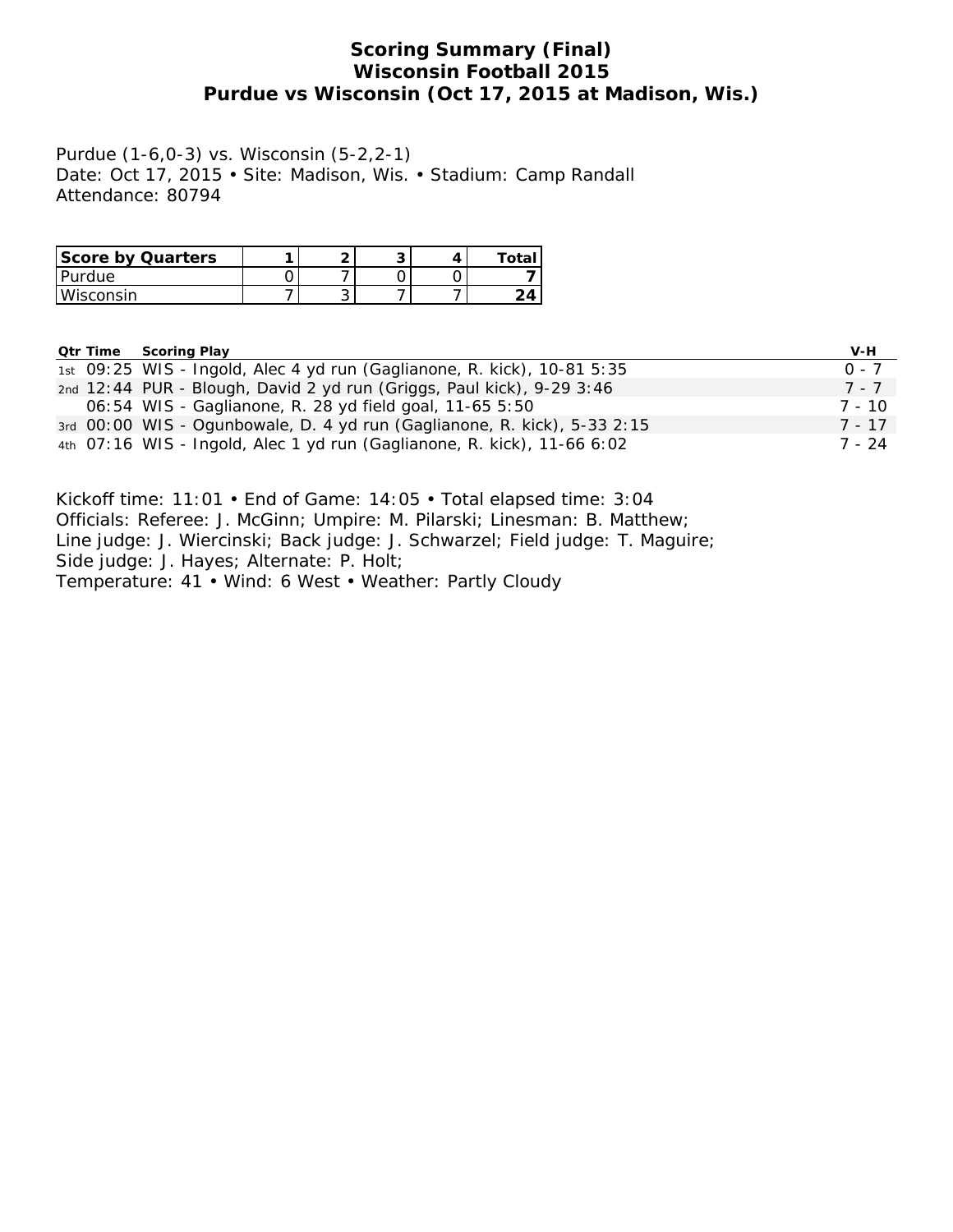# **Team Statistics (Final) Wisconsin Football 2015 Purdue vs Wisconsin (Oct 17, 2015 at Madison, Wis.)**

|                                | <b>PUR</b>     | WI S          |
|--------------------------------|----------------|---------------|
| FIRST DOWNS                    | 12             | 26            |
| Rushing                        | $\overline{4}$ | 6             |
| Passing                        | $\overline{7}$ | 17            |
| Penalty                        | 1              | 3             |
| <b>NET YARDS RUSHING</b>       | 55             | 96            |
| <b>Rushing Attempts</b>        | 29             | 37            |
| Average Per Rush               | 1.9            | 2.6           |
| Rushing Touchdowns             | 1              | 3             |
| Yards Gained Rushing           | 77             | 115           |
| Yards Lost Rushing             | 22             | 19            |
| NET YARDS PASSING              | 136            | 322           |
| Completions-Attempts-Int       | $15 - 26 - 0$  | $30 - 39 - 1$ |
| Average Per Attempt            | 5.2            | 8.3           |
| Average Per Completion         | 9.1            | 10.7          |
| Passing Touchdowns             | 0              | 0             |
| TOTAL OFFENSE YARDS            | 191            | 418           |
| Total offense plays            | 55             | 76            |
| Average Gain Per Play          | 3.5            | 5.5           |
| Fumbles: Number-Lost           | $2 - 1$        | $1 - 0$       |
| Penalties: Number-Yards        | $7 - 67$       | $7 - 65$      |
| PUNTS-YARDS                    | $6 - 231$      | 4-133         |
| Average Yards Per Punt         | 38.5           | 33.2          |
| Net Yards Per Punt             | 35.2           | 33.2          |
| Inside 20                      | 1              | $\mathbf{1}$  |
| 50+ Yards                      | 1              | Ο             |
| Touchbacks                     | 1              | 0             |
| Fair catch                     | 0              | 1             |
| KICKOFFS-YARDS                 | $2 - 121$      | 5-294         |
| Average Yards Per Kickoff      | 60.5           | 58.8          |
| Net Yards Per Kickoff          | 43.0           | 42.6          |
| Touchbacks                     | 1              | 1             |
| Punt returns: Number-Yards-TD  | $0 - 0 - 0$    | $0 - 0 - 0$   |
| Average Per Return             | 0.0            | 0.0           |
| Kickoff returns: Number-Yds-TD | $3 - 56 - 0$   | $1 - 10 - 0$  |
| Average Per Return             | 18.7           | 10.0          |
| Interceptions: Number-Yds-TD   | $1 - 66 - 0$   | $0 - 0 - 0$   |
| Fumble Returns: Number-Yds-TD  | $0 - 0 - 0$    | $0 - 0 - 0$   |
| Miscellaneous Yards            | 0              | 0             |
| Possession Time                | 22:09          | 37:46         |
| 1st Quarter                    | 3:37           | 11:23         |
| 2nd Quarter                    | 6:07           | 8:53          |
| 3rd Quarter                    | 6:44           | 8:16          |
| 4th Quarter                    | 5:41           | 9:14          |
| <b>Third-Down Conversions</b>  | 4 of 13        | 7 of 14       |
| Fourth-Down Conversions        | 1 of 3         | 1 of 1        |
| Red-Zone Scores-Chances        | $1 - 1$        | $4 - 6$       |
| Touchdowns                     | $1 - 1$        | 3-6           |
| Field goals                    | $0 - 1$        | $1 - 6$       |
| Sacks By: Number-Yards         | $2 - 7$        | $2 - 18$      |
| <b>PAT Kicks</b>               | $1 - 1$        | $3 - 3$       |
| <b>Field Goals</b>             | $0-0$          | 1-2           |
| Points off turnovers           | 7              | 0             |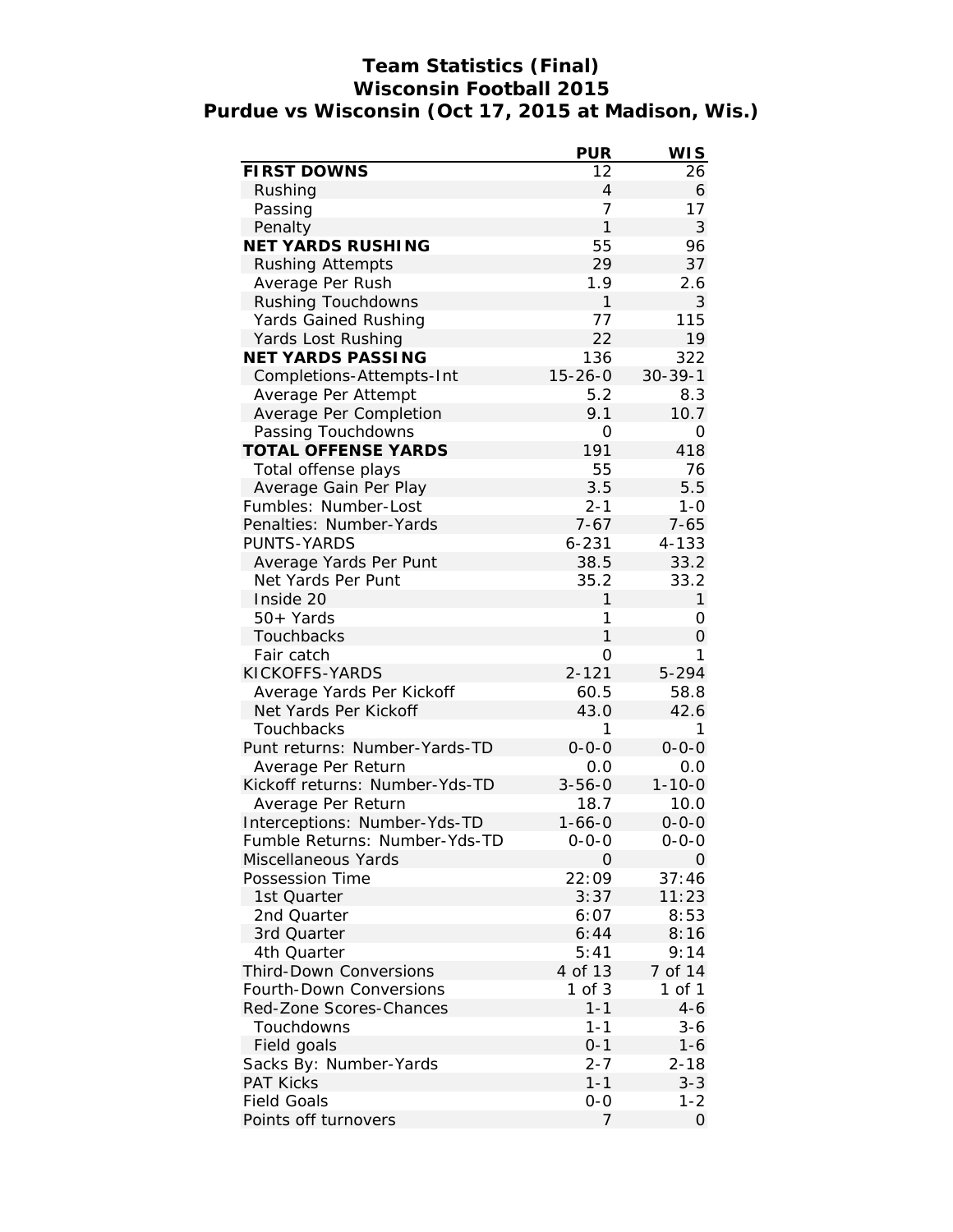# **Individual Statistics (Final) Wisconsin Football 2015 Purdue vs Wisconsin (Oct 17, 2015 at Madison, Wis.)**

## **Purdue Wisconsin**

| Rushing         | No. Gain Loss<br>Net<br>TD<br>Avg<br>Lg                                                              | Rushing         | No. Gain Loss<br>Net<br>TD<br>Avg<br>Lg                                                                                                |
|-----------------|------------------------------------------------------------------------------------------------------|-----------------|----------------------------------------------------------------------------------------------------------------------------------------|
| Jones, Markell  | 12<br>0<br>46<br>$\mathbf 0$<br>10<br>3.8<br>46                                                      | Ogunbowale, D.  | 18<br>1<br>3.1<br>4<br>56<br>12<br>60                                                                                                  |
| Knox, D.J.      | 10<br>26<br>2<br>24<br>9<br>2.4<br>0                                                                 | Ingold, Alec    | 9<br>23<br>19<br>2<br>7<br>2.1<br>4                                                                                                    |
| <b>TEAM</b>     | $\overline{2}$<br>$-2.0$<br>$-2$<br>$\overline{O}$<br>1<br>0<br>0                                    | McEvoy, Tanner  | 2<br>16<br>16<br>14<br>8.0<br>0<br>0                                                                                                   |
| Blough, David   | 5<br>6<br>18<br>$-13$<br>$-2.2$<br>2<br>1                                                            | Erickson, Alex  | 1<br>0<br>4<br>4.0<br>4<br>4<br>0                                                                                                      |
| Totals          | 77<br>22<br>29<br>55<br>10<br>1.9<br>1                                                               | Stave, Joel     | 3<br>11<br>7<br>4<br>0<br>11<br>1.3                                                                                                    |
|                 |                                                                                                      | Rushing, George | 1<br>0<br>0<br>1<br>1.0<br>1<br>1                                                                                                      |
|                 |                                                                                                      | Love, Reggie    | $\mathbf{1}$<br>1<br>$\mathbf{O}$<br>0<br>O<br>$-1.0$<br>$-1$                                                                          |
|                 |                                                                                                      | <b>Team</b>     | 3<br>2<br>$-3$<br>$\mathbf 0$<br>$-1.5$<br>0<br>O                                                                                      |
|                 |                                                                                                      | Totals          | 115<br>19<br>3<br>37<br>96<br>2.6<br>14                                                                                                |
| Passing         | $C$ -A-I<br>Yds<br>TD Long<br>Sack                                                                   | Passing         | Sack<br>$C-A-I$<br>Yds<br>TD Long                                                                                                      |
| Blough, David   | $15 - 26 - 0$<br>136<br>O<br>21<br>$\overline{2}$                                                    | Stave, Joel     | 322<br>$30 - 39 - 1$<br>0<br>28<br>$\frac{2}{2}$                                                                                       |
| Totals          | $\overline{2}$<br>$\overline{O}$<br>21<br>$15 - 26 - 0$<br>136                                       | Totals          | $\overline{O}$<br>28<br>$30 - 39 - 1$<br>322                                                                                           |
| Receiving       | Yards<br>ТD<br>No.<br>Long                                                                           | Receiving       | Yards<br>TD<br>No.<br>Long                                                                                                             |
| Jones, Markell  | 29<br>3<br>0<br>20                                                                                   | Erickson, Alex  | 9<br>86<br>$\Omega$<br>19                                                                                                              |
| Mikesky, Shane  | 3<br>27<br>11<br>0                                                                                   | Wheelwright, R. | 15<br>61<br>0<br>6                                                                                                                     |
| Anthrop, Danny  | 3<br>18<br>10<br>0                                                                                   | Ogunbowale, D.  | 51<br>15<br>$\mathbf 0$<br>6                                                                                                           |
| Knox, D.J.      | 2<br>21<br>35<br>0                                                                                   | Fumagalli, Troy | 4<br>45<br>28<br>0                                                                                                                     |
| Marshall, Bilal | 1<br>8<br>8<br>0                                                                                     | Peavy, Jazz     | $\overline{2}$<br>48<br>28<br>0                                                                                                        |
| Young           | 1<br>8<br>8<br>0                                                                                     | Love, Reggie    | $\overline{2}$<br>11<br>15<br>0                                                                                                        |
| Phillips        | 8<br>8<br>1<br>0                                                                                     | Steffes, Eric   | 1<br>16<br>0<br>16                                                                                                                     |
| Yancey, De.     | 3<br>$\overline{3}$<br>$\mathsf{O}\xspace$<br>1                                                      | Totals          | 30<br>322<br>28<br>$\Omega$                                                                                                            |
| Totals          | 15<br>136<br>$\mathbf 0$<br>$\overline{21}$                                                          |                 |                                                                                                                                        |
| Punting         | Avg Long In20<br>No.<br>Yds<br>TВ                                                                    | Punting         | Avg Long In20<br>No.<br>Yds<br>TВ                                                                                                      |
| Schopper, Joe   | 231<br>38.5<br>6<br>50<br>1<br>1                                                                     | Meyer, Drew     | 133<br>33.2<br>4<br>46<br>0<br>1                                                                                                       |
| Totals          | 1<br>6<br>231<br>38.5<br>50<br>1                                                                     | Totals          | 4<br>33.2<br>$\Omega$<br>133<br>46<br>$\mathbf{1}$                                                                                     |
|                 | Punt<br>Kickoff<br>Intercept                                                                         |                 | Punt<br>Kickoff<br>Intercept                                                                                                           |
| Returns         | Lg No Yds<br>Lg No Yds<br>No Yds<br>Lg                                                               | Returns         | $Lg$ No Yds<br>Lg No Yds<br>No Yds<br>Lg                                                                                               |
| Anthrop, Danny  | 25<br>25<br>$\circ$<br>$\mathbf 0$<br>0<br>0<br>0<br>0<br>1                                          | Jamerson, N.    | O<br>0<br>$\Omega$<br>10<br>10<br>0<br>0<br>$\overline{0}$<br>1                                                                        |
| Clark, Leroy    | $\overline{O}$<br>$\mathbf 0$<br>66<br>0<br>0<br>$\overline{O}$<br>66<br>0<br>1                      | Totals          | $\overline{O}$<br>$\overline{O}$<br> 0 <br>10<br>10 <sup>1</sup><br>$\overline{O}$<br>$\overline{O}$<br>$\mathbf{1}$<br>$\overline{O}$ |
| Williams, F.    | 0<br>0<br>18<br>$\mathbf{O}$<br>$\mathbf{O}$<br>2<br>31<br>$\mathbf 0$<br>0                          |                 |                                                                                                                                        |
| Totals          | $\overline{3}$<br>$\mathbf 0$<br>$\mathsf{O}$<br>$\mathsf O$<br>56<br>25<br>$\mathbf{1}$<br>66<br>66 |                 |                                                                                                                                        |
| Field goals     | Time<br>Dist<br>Qtr<br>Result                                                                        | Field goals     | Time<br>Qtr<br>Dist<br>Result                                                                                                          |
|                 |                                                                                                      | Gaglianone, R.  | 28 yards Good<br>2nd<br>06:54                                                                                                          |
|                 |                                                                                                      | Gaglianone, R.  | 2nd<br>00:02<br>35 yards Blocked                                                                                                       |
| Kickoffs        | No. Yards<br>TB.<br><b>OB</b><br>Ava                                                                 | Kickoffs        | <b>OB</b><br>No. Yards<br>TB<br>Ava                                                                                                    |
| Griggs, Paul    | $\overline{2}$<br>121<br>60.5<br>$\mathbf{O}$<br>1                                                   | Endicott, A.    | $\sqrt{2}$<br>55.0<br>$\mathbf{1}$<br>110<br>0                                                                                         |
|                 |                                                                                                      | Russell, Jack   | $\mathfrak{Z}$<br>184<br>61.3<br>$\mathbf 0$<br>1                                                                                      |
| All-purpose     | <b>Rcv</b><br>PR<br>Run<br>KR<br>IR.<br>Total                                                        | All-purpose     | PR<br>Total<br>Run<br>Rcv<br>KR<br>IR                                                                                                  |
| Jones, Markell  | 29<br>$\mathbf 0$<br>$\mathsf{O}$<br>$\mathsf{O}$<br>75<br>46                                        | Ogunbowale, D.  | 56<br>51<br>$\mathsf{O}$<br>$\mathsf{O}$<br>$\mathbf 0$<br>107                                                                         |
| Clark, Leroy    | $\circ$<br>O<br>O<br>66<br>66<br>0                                                                   | Erickson, Alex  | 86<br>90<br>4<br>0<br>0<br>0                                                                                                           |
| Knox, D.J.      | 24<br>35<br>$\mathsf{O}\xspace$<br>$\mathbf 0$<br>59<br>O                                            | Wheelwright, R. | 61<br>$\mathsf O$<br>61<br>0<br>0<br>0                                                                                                 |
| Anthrop, Danny  |                                                                                                      |                 |                                                                                                                                        |
|                 | $\mathsf O$<br>$\mathbf 0$<br>18<br>25<br>$\mathsf{O}\xspace$<br>43                                  | Peavy, Jazz     | 0<br>48<br>$\Omega$<br>$\mathbf{O}$<br>$\mathsf{O}$<br>48                                                                              |

FUMBLES: Purdue-Jones, Markell 1-1; Blough, David 1-0. Wisconsin-Stave, Joel 1-0.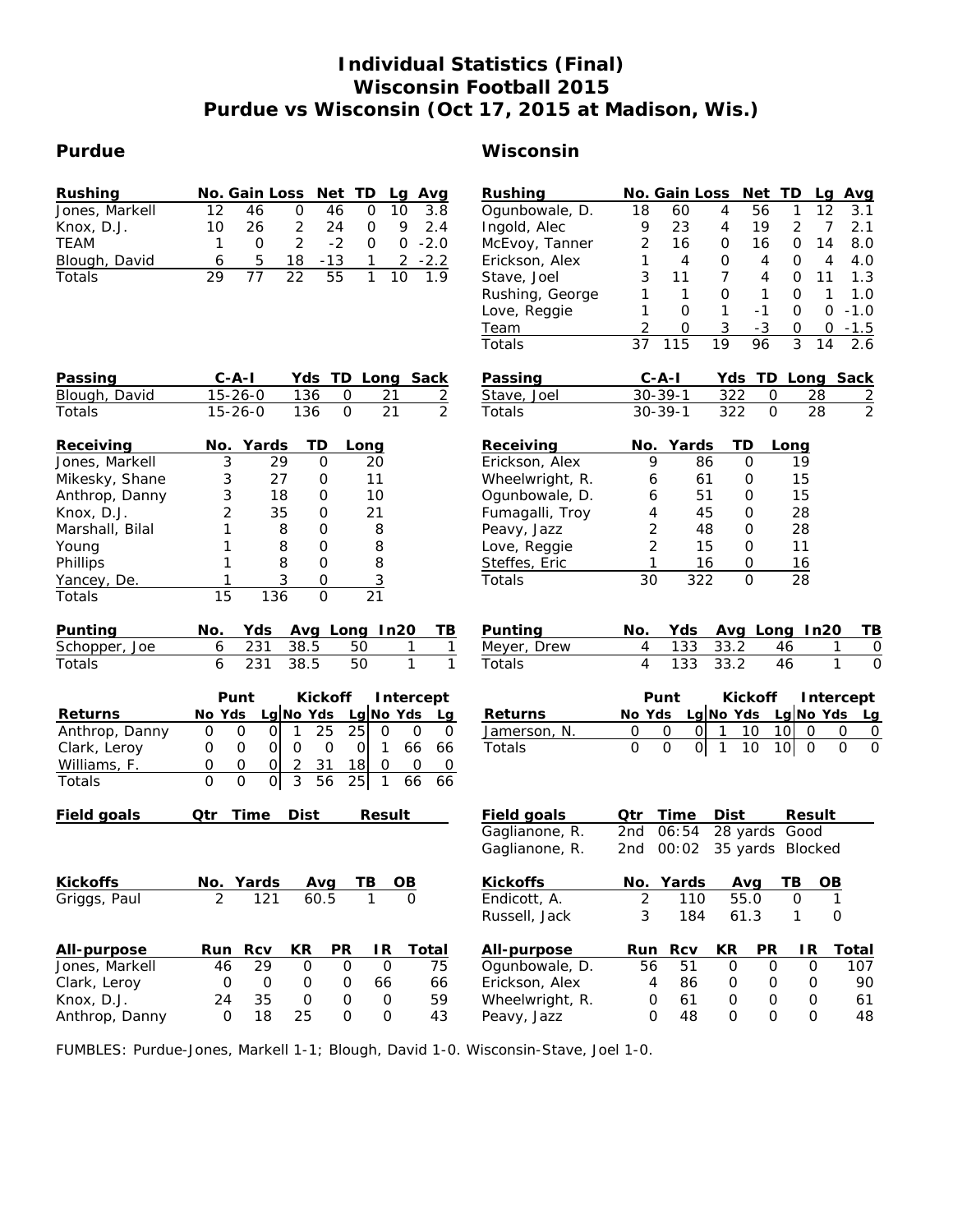#### **Defensive Statistics (Final) Wisconsin Football 2015 Purdue vs Wisconsin (Oct 17, 2015 at Madison, Wis.)**

| #              | Purdue                                 | Solo           |                     |                     | Ast Total Sacks-Yds      | TFL-Yds                  |                          | FF FR-Yds                | Int-Yds BrUp             |                          | Blks                     | QBH          |
|----------------|----------------------------------------|----------------|---------------------|---------------------|--------------------------|--------------------------|--------------------------|--------------------------|--------------------------|--------------------------|--------------------------|--------------|
| $\overline{9}$ | Brown, Anthony                         | $\overline{7}$ | $\overline{4}$      | 11                  |                          |                          |                          |                          |                          |                          | 1                        |              |
|                | 36 Ezechukwu                           | $\overline{2}$ | 9                   | 11                  |                          |                          |                          |                          |                          |                          |                          |              |
|                | 24 Williams, F.                        | 5              | 2                   | 7                   | $\overline{\phantom{a}}$ | $\frac{1}{2}$            | ÷,                       |                          | $\overline{a}$           |                          |                          |              |
|                | 3 Clark, Leroy                         | $\overline{4}$ | 3                   | 7                   |                          |                          |                          |                          | $1 - 66$                 | $\mathbf{1}$             |                          |              |
| 7 <sup>7</sup> | Gregory, Robert                        | 4              | 3                   | 7                   |                          |                          | $\overline{\phantom{a}}$ |                          |                          | $\overline{\phantom{a}}$ | $\overline{\phantom{a}}$ |              |
|                | 14 Howard, Ra'Zahn                     | $\overline{2}$ | $\overline{4}$      | 6                   | $1.0 - 3$                | $1.0 - 3$                |                          |                          |                          |                          |                          |              |
|                | 95 Panfil, Evan                        | 3              | $\overline{2}$      | 5                   | $1.0 - 4$                | $3.0 - 8$                | 1                        | $\overline{\phantom{a}}$ | $\overline{a}$           | $\overline{\phantom{a}}$ | $\overline{\phantom{a}}$ |              |
|                | 16 Hudson, Garrett                     | 1              | $\overline{4}$      | 5                   |                          |                          | $\overline{a}$           |                          |                          |                          |                          |              |
|                | 54 Replogle, Jake                      | $\overline{2}$ | $\overline{2}$      | $\overline{4}$      | $\sim$                   | $1.0 - 4$                | ÷,                       |                          | ÷                        | $\overline{a}$           | $\overline{\phantom{a}}$ |              |
|                | 42 Garcia, Andy                        | $\overline{O}$ | $\overline{4}$      | $\overline{4}$      | $\Box$                   |                          |                          |                          |                          |                          |                          |              |
|                | 92 Watson, Ryan                        | 1              | $\overline{2}$      | 3                   | ÷.                       | ÷.                       |                          |                          |                          | $\overline{a}$           |                          |              |
|                | 97 Rouse, Michael                      | $\overline{2}$ | $\overline{O}$      | $\overline{2}$      |                          | $1.0 - 1$                |                          |                          |                          |                          |                          |              |
| 2              | Hunte, Da'Wan                          | $\overline{2}$ | $\overline{O}$      | $\overline{2}$      |                          |                          |                          |                          |                          |                          |                          |              |
|                | 9 Monteroso, Dan                       | $\mathbf{1}$   | $\Omega$            | $\mathbf{1}$        |                          |                          |                          |                          |                          |                          |                          |              |
|                | 82 Hilger, Alex                        | 1              | $\mathsf{O}\xspace$ | 1                   |                          |                          |                          |                          |                          |                          |                          |              |
|                | 13 Robinson, Gelen                     | $\overline{O}$ | $\mathbf{1}$        | 1                   |                          |                          |                          |                          |                          |                          |                          |              |
|                | 11 Miles, Antoine                      | $\mathbf{O}$   | 1                   | 1                   |                          |                          |                          |                          |                          |                          |                          |              |
|                | 57 Kugler, Robert                      | $\mathsf O$    | $\mathbf{1}$        | 1                   |                          |                          |                          |                          |                          |                          |                          |              |
|                | Totals                                 | 37             | $\overline{42}$     | $\overline{79}$     | $2.0 - 7$                | $6.0 - 16$               | $\mathbf{1}$             | $O - O$                  | $1 - 66$                 | $\mathbf{1}$             | $\mathbf{1}$             | $\mathbf{O}$ |
|                |                                        |                |                     |                     |                          |                          |                          |                          |                          |                          |                          |              |
|                |                                        |                |                     |                     |                          |                          |                          |                          |                          |                          |                          |              |
|                | # Wisconsin                            | Solo           |                     |                     | Ast Total Sacks-Yds      | TFL-Yds                  |                          | FF FR-Yds                | Int-Yds BrUp             |                          | Blks QBH                 |              |
|                | 53 Edwards, TJ                         | $\overline{7}$ | 9                   | 16                  |                          | $1.5 - 2$                | 1                        |                          |                          |                          |                          |              |
|                | 58 Schobert, Joe                       | $\overline{4}$ | 3                   | $\overline{7}$      | $0.5 - 4$                | $1.0 - 4$                |                          |                          |                          | $\mathbf{1}$             |                          | $\mathbf{1}$ |
|                | 50 Orr, Chris                          | 3              | 4                   | $\overline{7}$      | $0.5 - 5$                | $0.5 - 5$                |                          |                          |                          |                          |                          |              |
| 7              | Caputo, Michael                        | $\overline{4}$ | $\mathbf{1}$        | 5                   |                          |                          |                          |                          |                          |                          |                          |              |
|                | 47 Biegel, Vince                       | $\overline{2}$ | $\overline{2}$      | $\overline{4}$      |                          |                          | ÷,                       | ÷,                       |                          | $\overline{\phantom{a}}$ | $\overline{\phantom{0}}$ | 1            |
|                | 3A Obasih, Chikwe                      | $\mathbf 0$    | $\overline{4}$      | $\overline{4}$      | $1.0 - 9$                | $1.0 - 9$                |                          |                          |                          |                          |                          |              |
|                | 95 Goldberg, A.                        | $\mathsf{O}$   | 3                   | 3                   |                          |                          |                          |                          |                          |                          |                          |              |
|                | 12 Jamerson, N.                        | 1              | $\mathbf{1}$        | $\overline{2}$      |                          |                          |                          |                          |                          |                          |                          |              |
| 3              | McEvoy, Tanner                         | 1              | 1                   | $\overline{2}$      | $\overline{\phantom{a}}$ | $\overline{\phantom{0}}$ | $\overline{\phantom{a}}$ | $1 - 0$                  |                          | ÷,                       |                          |              |
| 8              | Shelton, S.                            | 1              | $\mathbf{1}$        | $\overline{2}$      |                          |                          |                          |                          |                          | $\mathbf{1}$             |                          |              |
|                | 94 Sheehy, Conor                       | O              | $\overline{2}$      | $\overline{2}$      |                          |                          |                          |                          |                          | L,                       |                          |              |
|                | 37 Endicott, A.                        | 1              | $\Omega$            | 1                   |                          |                          |                          |                          |                          |                          |                          |              |
|                | 25 Tindal, Derrick                     | 1              | $\mathsf O$         | 1                   | $\overline{\phantom{a}}$ | $\overline{\phantom{0}}$ | $\overline{\phantom{a}}$ | $\overline{\phantom{a}}$ | $\overline{\phantom{a}}$ | $\overline{\phantom{a}}$ | $\overline{\phantom{a}}$ |              |
|                |                                        | 1              | $\mathbf{O}$        | 1                   |                          |                          |                          |                          |                          |                          |                          |              |
|                | 66 Benzschawel, B.                     | 1              | $\mathsf{O}\xspace$ | 1                   | $\sim$                   |                          |                          | $\overline{a}$           |                          | $\overline{\phantom{a}}$ | $\overline{\phantom{a}}$ |              |
|                | 48 Cichy, Jack                         | 1              | $\Omega$            | $\mathbf{1}$        |                          |                          |                          |                          |                          |                          |                          |              |
|                | 5 Hillary, Darius<br>43 Connelly, Ryan | $\mathbf{O}$   | 1                   | 1                   | $\sim$                   | ÷.                       |                          | $\overline{a}$           |                          | $\overline{\phantom{a}}$ | $\overline{\phantom{a}}$ |              |
|                | 21 Farrar, A.                          | $\overline{O}$ | $\overline{O}$      | $\mathbf 0$         |                          |                          |                          |                          |                          |                          |                          | 1            |
|                | 14 Dixon, D'Cota                       | $\mathsf O$    | $\mathsf O$         | $\mathsf{O}\xspace$ |                          |                          |                          |                          |                          | $\overline{2}$           |                          | 1            |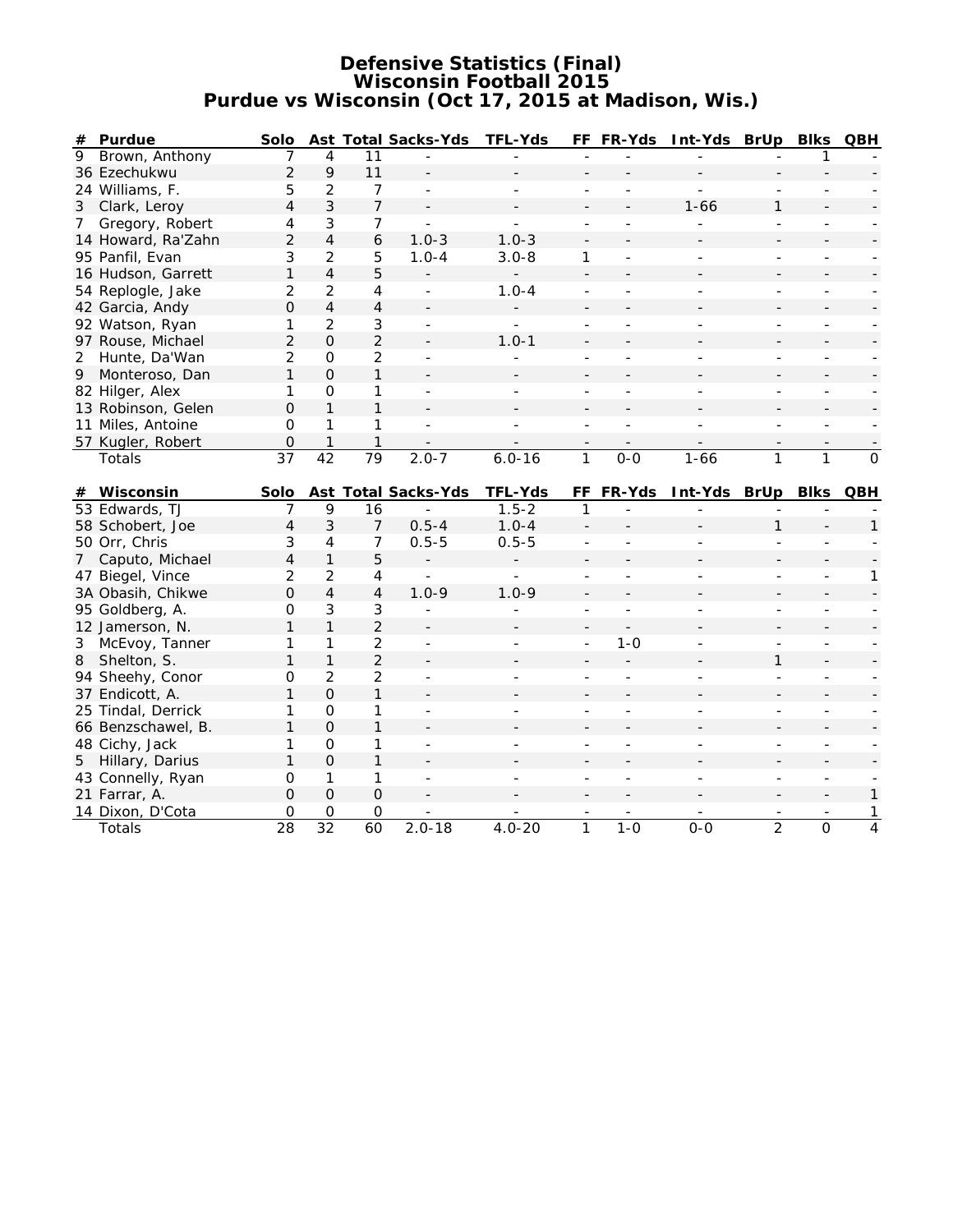# **Participation Report (Final) Wisconsin Football 2015 Purdue vs Wisconsin (Oct 17, 2015 at Madison, Wis.)**

#### **Purdue**

#### **Wisconsin**

| <b>Pos</b> | ## | <b>OFFENSE</b>                  | Pos          | ##             | <b>OFFENSE</b>                    |
|------------|----|---------------------------------|--------------|----------------|-----------------------------------|
| QB         | 1Q | Blough, David                   | QB           | $\overline{a}$ | Stave, Joel                       |
| <b>RB</b>  | 10 | Knox, D.J.                      | RB           | 23             | Ogunbowale, D.                    |
| <b>WR</b>  | 20 | Phillips                        | FB           | 34             | Watt, Derek                       |
| <b>WR</b>  | 70 | Yancey, De.                     | <b>WR</b>    | 86             | Erickson, Alex                    |
| TE.        | 88 | Herdman, Cole                   | <b>WR</b>    | 15             | Wheelwright, R.                   |
| TE.        | 85 | Jurasevich                      | TE.          | 44             | Steffes, Eric                     |
| LT         | 75 | Hedelin, David                  | LT           | 61             | Marz, Tyler                       |
| LG         | 72 | King, Jason                     | LG           | 63             | Deiter, Michael                   |
| С          | 57 | Kugler, Robert                  | $\mathsf{C}$ | 62             | Williams, W.                      |
| <b>RG</b>  | 70 | Roos, Jordan                    | <b>RG</b>    | 75             | Kapoi, Micah                      |
| RT         | 66 | Cermin, Cameron                 | <b>RT</b>    | 66             | Benzschawel, B.                   |
|            |    |                                 |              |                |                                   |
| Pos        | ## | <b>DEFENSE</b>                  | Pos          | ##             | <b>DEFENSE</b>                    |
|            |    |                                 |              |                |                                   |
| DT         | 54 | Replogle, Jake                  | DE           | 95             | Goldberg, A.                      |
| ΝG         | 92 | Watson, Ryan                    | ΝT           | 94             | Sheehy, Conor                     |
| DE         | 95 | Panfil, Evan                    | DE           | 3A             | Obasih, Chikwe                    |
| <b>RE</b>  | 13 | Robinson, Gelen                 | OLB          | 47             | Biegel, Vince                     |
| <b>WLB</b> | 36 | Ezechukwu                       | <b>ILB</b>   | 53             | Edwards, TJ                       |
| MLB        | 16 | Hudson, Garrett                 | <b>ILB</b>   | 50             | Orr, Chris                        |
| <b>SLB</b> | 42 |                                 | OLB          | 58             | Schobert, Joe                     |
| CB         | 9D | Garcia, Andy<br>Brown, Anthony  | CВ           | 5              | Hillary, Darius                   |
| SS         | 3D |                                 | SS           | $\overline{7}$ |                                   |
| <b>FS</b>  | 7D | Clark, Leroy<br>Gregory, Robert | <b>FS</b>    | 3              | Caputo, Michael<br>McEvoy, Tanner |

Purdue: 2D-Hunte, Da'Wan, 3O-Marshall, Bilal, 5O-Young, 6O-Norwood, Myles, 8O-Jones, Markell, 9O-Monteroso, Dan, 11-Miles, Antoine, 14-Howard, Ra'Zahn, 18-Posey, Cameron, 19-Polk-Campbell, 21-Mahoungou, 27-Feichter, Evan, 28-Yancey, David, 31-Schopper, Joe, 32-Pulliam, Evan, 33-Anthrop, Danny, 37-Griggs, Paul, 46-Johnson, Race, 47-Henley, Shayne, 50-Yacoobi, 74-Patterson, 80-Burgess, 82-Hilger, Alex, 87-Mikesky, Shane, 97-Rouse, Michael.

Wisconsin: 5A-Maxwell, Jacob, 9-Fredrick, J., 10-Gaglianone, R., 11-Peavy, Jazz, 12-Jamerson, N., 14-Dixon, D'Cota, 16-Love, Reggie, 19-Musso, Leo, 20-Ramesh, Austin, 21-Farrar, A., 24-Brookins, K., 25-Tindal, Derrick, 26-Straus, Derek, 36-Ferguson, Joe, 37-Endicott, A., 41-Hayes, Jesse, 42-Watt, TJ, 43-Connelly, Ryan, 45-Ingold, Alec, 48-Cichy, Jack, 55-Dooley, Garret, 57-James, Alec, 60-Udelhoven, C., 65-Sagapolu, Olive, 76-Schmidt, Logan, 81-Fumagalli, Troy, 87-Rushing, George, 90-Meyer, Drew, 91-Neuville, Z., 92-Patterson, J., 93-Keefer, Jake, 97-Russell, Jack.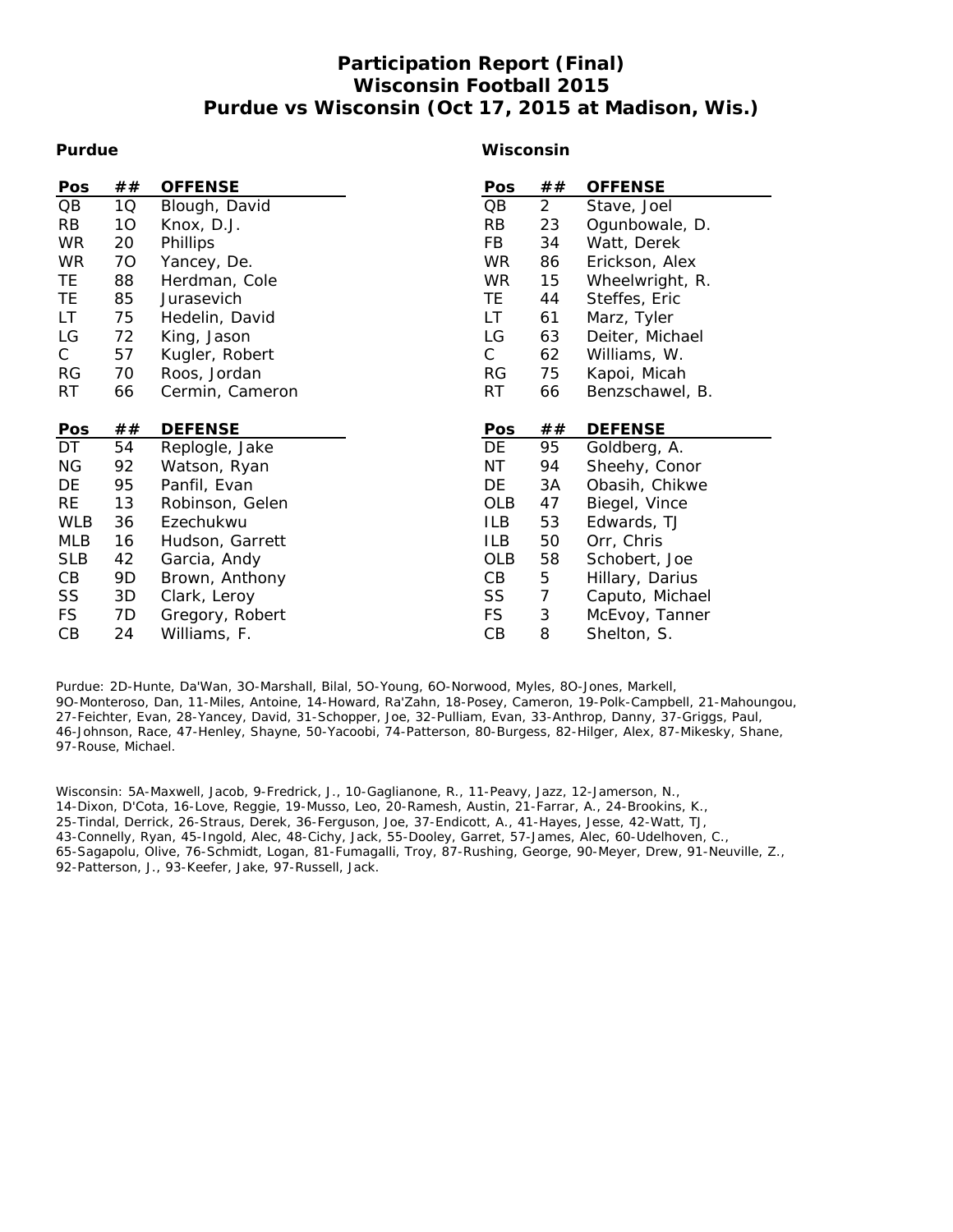# **Drive Chart (By Team) (Final) Wisconsin Football 2015 Purdue vs Wisconsin (Oct 17, 2015 at Madison, Wis.)**

|            |     |                             | Drive Started |              | Drive Ended      |       |               | Consumed                              |      |  |
|------------|-----|-----------------------------|---------------|--------------|------------------|-------|---------------|---------------------------------------|------|--|
| Team       | Qtr | <b>Spot</b>                 | Time          | Obtained     | Spot             | Time  | How lost      | Yds<br>PL<br>$\overline{\phantom{a}}$ | TOP  |  |
| <b>PUR</b> | 1st | P <sub>25</sub>             | 09:19         | Kickoff      | P32              | 07:18 | Punt          | 3 - 7                                 | 2:01 |  |
| <b>PUR</b> |     | W <sub>29</sub>             | 01:30         | Interception | W <sub>00</sub>  | 12:44 | *TOUCHDOWN    | $9 - 29$                              | 3:46 |  |
| <b>PUR</b> | 2nd | P35                         | 06:54         | Kickoff      | W43              | 03:05 | Punt          | $-22$<br>8                            | 3:49 |  |
| <b>PUR</b> |     | P20                         | 00:02         | Missed FG    | P <sub>18</sub>  | 00:00 | End of half   | (2)<br>$\overline{\phantom{a}}$       | 0:02 |  |
| <b>PUR</b> | 3rd | P25                         | 15:00         | Kickoff      | P38              | 12:31 | Punt          | 5.<br>-13<br>$-$                      | 2:29 |  |
| <b>PUR</b> |     | P22                         | 08:40         | Punt         | P22              | 06:39 | Punt          | $3 - 0$                               | 2:01 |  |
| <b>PUR</b> |     | P <sub>O</sub> <sub>5</sub> | 04:29         | Punt         | P <sub>O</sub> 4 | 02:15 | Punt          | 3<br>(1)<br>$\overline{\phantom{a}}$  | 2:14 |  |
| <b>PUR</b> | 4th | <b>P19</b>                  | 14:55         | Kickoff      | P34              | 13:18 | Punt          | 4 - 15                                | 1:37 |  |
| <b>PUR</b> |     | P <sub>23</sub>             | 07:11         | Kickoff      | P43              | 07:03 | <b>Fumble</b> | $-20$                                 | 0:08 |  |
| <b>PUR</b> |     | P21                         | 05:10         | Punt         | W <sub>25</sub>  | 02:49 | Downs         | - 54<br>12                            | 2:21 |  |
| <b>PUR</b> |     | IP40                        | 02:29         | Punt         | W41              | 00:59 | Downs         | -19<br>6<br>$\overline{\phantom{0}}$  | 1:30 |  |

|                        | 1st     | 2nd.            | 3rd             | 4th             | 1st     | 2nd             |                 |
|------------------------|---------|-----------------|-----------------|-----------------|---------|-----------------|-----------------|
| Purdue                 | Otr     | ∩tr             | Otr             | ∩tr             | Half    | Half            | Total           |
| Time of possession     | 03:37   | 06:07           | 06:44           | 05:41           | 09:44   | 12:25           | 22:09           |
| 3rd down conversions   | $0 - 2$ | $2 - 3$         | $0 - 3$         | $2 - 5$         | $2 - 5$ | $2 - 8$         | $4 - 13$        |
| Average field position | P48     | P <sub>27</sub> | P <sub>17</sub> | P <sub>25</sub> | P37     | P <sub>22</sub> | P <sub>27</sub> |
| 4th down conversions   | 0-0     | 1 - 1           | റ-റ             | $0 - 2$         | 1 - 1   | በ-2             | $1 - 3$         |

|            | Drive Started |                 |       |         |                         |                  | Drive Ended |              |                 | Consumed                                |            |
|------------|---------------|-----------------|-------|---------|-------------------------|------------------|-------------|--------------|-----------------|-----------------------------------------|------------|
| Team       | Qtr           | Spot            | Time  |         | Obtained                | Spot             | Time        | How lost     |                 | - Yds<br>PL                             | <b>TOP</b> |
| <b>WIS</b> | 1st           | W19             | 15:00 | Kickoff |                         | P <sub>00</sub>  | 09:25       | *TOUCHDOWN   |                 | 10<br>$-81$                             | 5:35       |
| <b>WIS</b> |               | W31             | 07:18 |         | P <sub>16</sub><br>Punt |                  | 01:30       | Interception |                 | 12 <sup>1</sup><br>- 53                 | 5:48       |
| <b>WIS</b> | 2nd           | W <sub>25</sub> | 12:44 | Kickoff |                         | P <sub>10</sub>  | 06:54       | *FIELD GOAL  |                 | - 65<br>11                              | 5:50       |
| <b>WIS</b> |               | W <sub>20</sub> | 03:05 | Punt    |                         | P17              | 00:02       | Missed FG    |                 | 10<br>- 63                              | 3:03       |
| <b>WIS</b> | 3rd           | W <sub>12</sub> | 12:31 | Punt    |                         | W32              | 08:40       | Punt         |                 | $6 - 20$                                | 3:51       |
| <b>WIS</b> |               | W38             | 06:39 | Punt    |                         | P36              | 04:29       | Punt         |                 | $5 - 26$                                | 2:10       |
| <b>WIS</b> |               | P33             | 02:15 | Punt    |                         | P <sub>00</sub>  | 00:00       | *TOUCHDOWN   |                 | $5 - 33$                                | 2:15       |
| <b>WIS</b> | 4th           | W34             | 13:18 | Punt    |                         | P <sub>O</sub> O | 07:16       | *TOUCHDOWN   |                 | - 66<br>11                              | 6:02       |
| <b>WIS</b> |               | P43             | 07:03 | Fumble  |                         | P49              | 05:10       | Punt         |                 | 3<br>(6)<br>$\sim$                      | 1:53       |
| <b>WIS</b> |               | W <sub>25</sub> | 02:49 | Downs   |                         | W32              | 02:29       | Punt         |                 | $3 - 7$                                 | 0:20       |
| <b>WIS</b> |               | W41             | 00:59 | Downs   |                         | W38              | 00:00       | End of half  |                 | $\overline{2}$<br>(3)<br>$\sim$ $ \sim$ | 0:59       |
|            |               |                 |       |         |                         |                  |             |              |                 |                                         |            |
|            |               |                 |       | 1st     | 2 <sub>nd</sub>         | 3rd              | 4th         | 1st          | 2 <sub>nd</sub> |                                         |            |

|                        | .       | .       | .     | .       | .       | .       |       |
|------------------------|---------|---------|-------|---------|---------|---------|-------|
| Wisconsin              | ∩tr     | .)tr    | 7tr   | ่าtr    | Half    | Half    | Total |
| Time of possession     | 11:23   | 08:53   | 08:16 | 09.14   | 20:16   | 17:30   | 37:46 |
| 3rd down conversions   | $3 - 4$ | $2 - 3$ | 1-3   | $1 - 4$ | $5 - 7$ | $2 - 7$ | 7-14  |
| Average field position | W25     | W22     | W39   | W39     | W23     | W39     | W33   |
| 4th down conversions   | $0 - 0$ | 0-0     | ი-ი   | 1 - 1   | റ-റ     |         | 1 - 1 |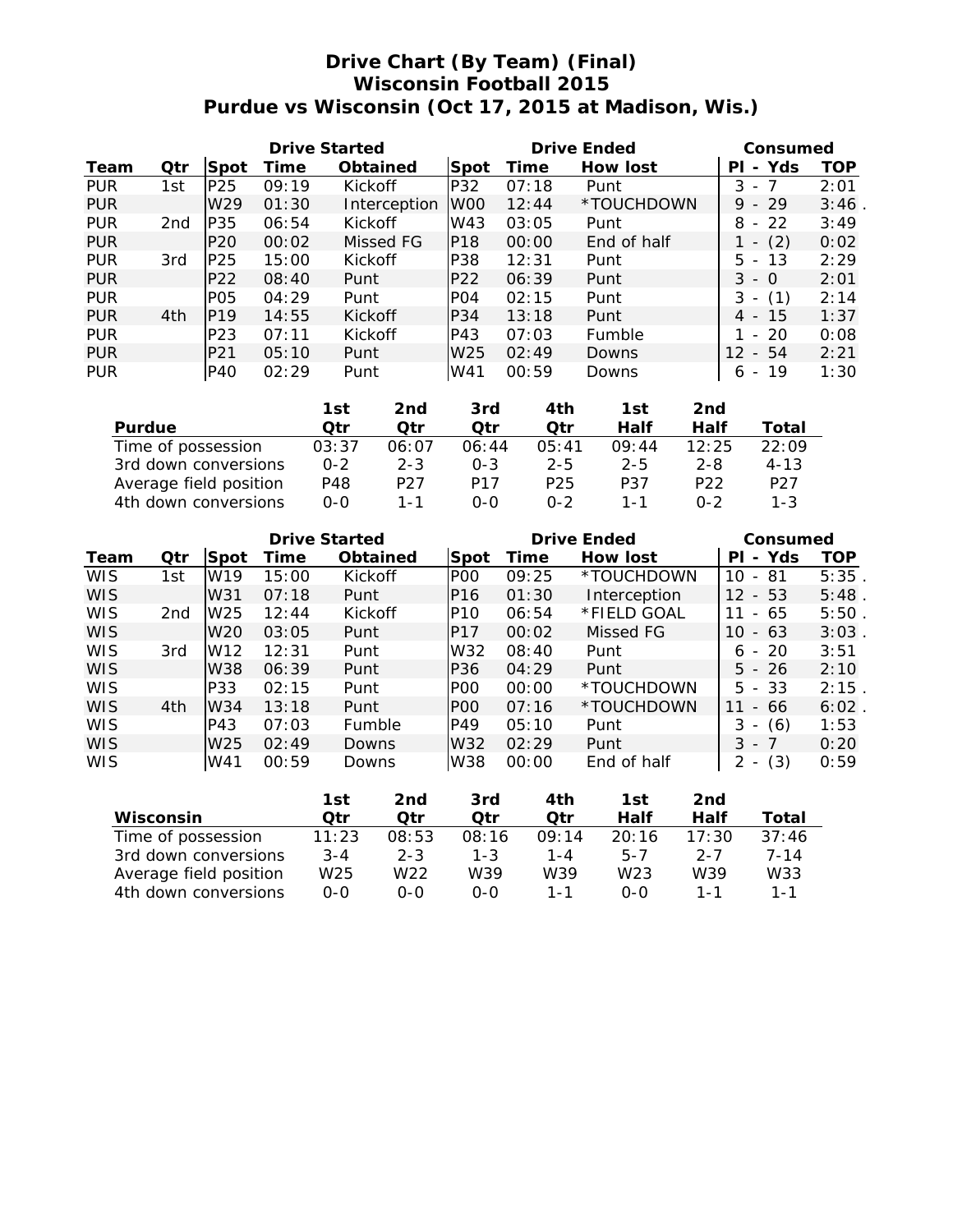# **Drive Chart (By Quarter) (Final) Wisconsin Football 2015 Purdue vs Wisconsin (Oct 17, 2015 at Madison, Wis.)**

| Drive Started |                 |                 |       |              |                 |       | Drive Ended  | Consumed                             |          |
|---------------|-----------------|-----------------|-------|--------------|-----------------|-------|--------------|--------------------------------------|----------|
| Team          | Qtr             | Spot            | Time  | Obtained     | Spot            | Time  | How lost     | - Yds<br>ΡI                          | TOP      |
| <b>WIS</b>    | 1st             | W <sub>19</sub> | 15:00 | Kickoff      | P <sub>O</sub>  | 09:25 | *TOUCHDOWN   | 81<br>10<br>$\overline{\phantom{a}}$ | $5:35$ . |
| <b>PUR</b>    |                 | P25             | 09:19 | Kickoff      | P32             | 07:18 | Punt         | $3 - 7$                              | 2:01     |
| <b>WIS</b>    |                 | W31             | 07:18 | Punt         | P16             | 01:30 | Interception | $12 -$<br>53                         | $5:48$ . |
| <b>PUR</b>    |                 | W29             | 01:30 | Interception | W <sub>00</sub> | 12:44 | *TOUCHDOWN   | $9 - 29$                             | 3:46.    |
| <b>WIS</b>    | 2 <sub>nd</sub> | W <sub>25</sub> | 12:44 | Kickoff      | P <sub>10</sub> | 06:54 | *FIELD GOAL  | 11<br>65<br>$\overline{\phantom{a}}$ | 5:50.    |
| <b>PUR</b>    |                 | P35             | 06:54 | Kickoff      | W43             | 03:05 | Punt         | $8 - 22$                             | 3:49     |
| <b>WIS</b>    |                 | W20             | 03:05 | Punt         | P17             | 00:02 | Missed FG    | 10<br>63<br>$\overline{\phantom{a}}$ | 3:03     |
| <b>PUR</b>    |                 | P <sub>20</sub> | 00:02 | Missed FG    | P18             | 00:00 | End of half  | (2)<br>$1 -$                         | 0:02     |
| <b>PUR</b>    | 3rd             | P25             | 15:00 | Kickoff      | P38             | 12:31 | Punt         | 13<br>5<br>$\blacksquare$            | 2:29     |
| <b>WIS</b>    |                 | W12             | 12:31 | Punt         | W32             | 08:40 | Punt         | 20<br>6 -                            | 3:51     |
| <b>PUR</b>    |                 | P22             | 08:40 | Punt         | P22             | 06:39 | Punt         | $3 -$<br>$\circ$                     | 2:01     |
| <b>WIS</b>    |                 | W38             | 06:39 | Punt         | P36             | 04:29 | Punt         | $5 - 26$                             | 2:10     |
| <b>PUR</b>    |                 | P05             | 04:29 | Punt         | PO <sub>4</sub> | 02:15 | Punt         | $3 - (1)$                            | 2:14     |
| <b>WIS</b>    |                 | P33             | 02:15 | Punt         | P <sub>O</sub>  | 00:00 | *TOUCHDOWN   | $5 - 33$                             | 2:15     |
| <b>PUR</b>    | 4th             | P19             | 14:55 | Kickoff      | P34             | 13:18 | Punt         | 15<br>$4 -$                          | 1:37     |
| <b>WIS</b>    |                 | W34             | 13:18 | Punt         | P <sub>O</sub>  | 07:16 | *TOUCHDOWN   | 11<br>- 66                           | $6:02$ . |
| <b>PUR</b>    |                 | P23             | 07:11 | Kickoff      | P43             | 07:03 | Fumble       | 20<br>1<br>$\overline{\phantom{a}}$  | 0:08     |
| <b>WIS</b>    |                 | P43             | 07:03 | Fumble       | P49             | 05:10 | Punt         | $3 - (6)$                            | 1:53     |
| <b>PUR</b>    |                 | P21             | 05:10 | Punt         | W <sub>25</sub> | 02:49 | Downs        | 12<br>54<br>$\mathbb{L}$             | 2:21     |
| <b>WIS</b>    |                 | W25             | 02:49 | Downs        | W32             | 02:29 | Punt         | $3 - 7$                              | 0:20     |
| <b>PUR</b>    |                 | P40             | 02:29 | Punt         | W41             | 00:59 | Downs        | 19<br>6<br>$\sim$                    | 1:30     |
| <b>WIS</b>    |                 | W41             | 00:59 | Downs        | W38             | 00:00 | End of half  | (3)<br>$2 -$                         | 0:59     |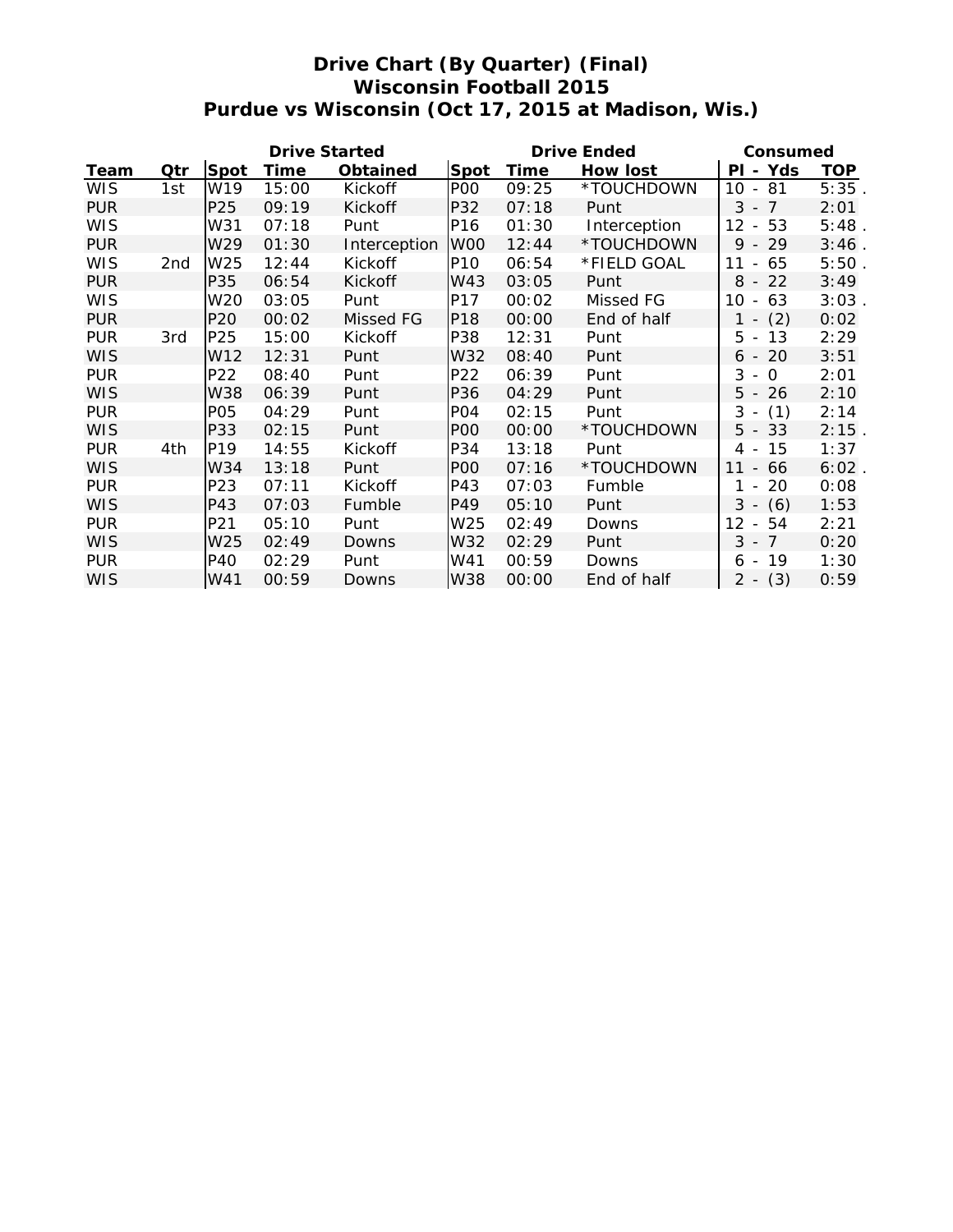**Play-by-Play Summary (1st quarter) Purdue vs Wisconsin (Oct 17, 2015 at Madison, Wis.)**

| 1-10 PUR 35                                    | Coin Toss won by Wisconsin, will receive and defend the north goal<br>PUR ball on PUR35.                                                            |                |
|------------------------------------------------|-----------------------------------------------------------------------------------------------------------------------------------------------------|----------------|
|                                                | Griggs, Paul kickoff 56 yards to the WIS9, Jamerson, N. return 10 yards to the WIS19<br>(Hilger, Alex).                                             |                |
| 1-10 WIS 19                                    | Clock 14:57.                                                                                                                                        |                |
| 1-10 WIS 19                                    | Ogunbowale, D. rush for 11 yards to the WIS30, 1ST DOWN WIS (Clark, Leroy).                                                                         | R1             |
| 1-10 WIS 30                                    | Ogunbowale, D. rush for 1 yard to the WIS31 (Watson, Ryan).                                                                                         |                |
| 2-9 WIS 31                                     | Stave, Joel pass complete to Ogunbowale, D. for 4 yards to the WIS35 (Williams, F.).                                                                |                |
| $3 - 5$<br><b>WIS 35</b>                       | Stave, Joel pass complete to Peavy, Jazz for 20 yards to the PUR45, 1ST DOWN WIS (Hunte,<br>Da'Wan).                                                | P <sub>2</sub> |
| 1-10 PUR 45                                    | Ogunbowale, D. rush for 8 yards to the PUR37 (Panfil, Evan; Clark, Leroy).                                                                          |                |
| 2-2 PUR 37                                     | Ogunbowale, D. rush for loss of 3 yards to the PUR40 (Panfil, Evan).                                                                                |                |
| $3 - 5$<br><b>PUR 40</b>                       | Stave, Joel pass incomplete to Wheelwright, R., PENALTY PUR pass interference (Brown,                                                               | X3             |
|                                                | Anthony) 15 yards to the PUR25, 1ST DOWN WIS, NO PLAY.                                                                                              |                |
| 1-10 PUR 25                                    | Ogunbowale, D. rush for 4 yards to the PUR21 (Gregory, Robert; Hudson, Garrett).                                                                    |                |
| <b>PUR 21</b><br>2-6                           | Stave, Joel pass complete to Wheelwright, R. for 15 yards to the PUR6, 1ST DOWN WIS                                                                 | P4             |
|                                                | (Clark, Leroy).                                                                                                                                     |                |
| 1-G<br>PUR 06                                  | Ingold, Alec rush for 2 yards to the PUR4 (Miles, Antoine; Hudson, Garrett).                                                                        |                |
| 2-G PUR 04                                     | Ingold, Alec rush for 4 yards to the PURO, TOUCHDOWN, clock 09:25.                                                                                  |                |
| 1-G PUR 03                                     | Gaglianone, R. kick attempt good.                                                                                                                   |                |
|                                                | Wisconsin 7, Purdue 0<br>10 plays, 81 yards, 5:41                                                                                                   |                |
|                                                | Endicott, A. kickoff 65 yards to the PURO, Anthrop, Danny return 25 yards to the PUR25                                                              |                |
|                                                | (Endicott, A.).                                                                                                                                     |                |
| PURDUE drive start at 09:19.                   |                                                                                                                                                     |                |
| 1-10 PUR 25                                    | Knox, D.J. rush for 3 yards to the PUR28 (Sheehy, Conor; Goldberg, A.).                                                                             |                |
| <b>PUR 28</b><br>2-7                           | Knox, D.J. rush for loss of 1 yard to the PUR27 (Edwards, TJ; Schobert, Joe).                                                                       |                |
| $3 - 8$<br><b>PUR 27</b>                       | Knox, D.J. rush for 5 yards to the PUR32 (Orr, Chris; Schobert, Joe).                                                                               |                |
| $4 - 3$<br><b>PUR 32</b>                       | Schopper, Joe punt 37 yards to the WIS31, downed.                                                                                                   |                |
|                                                | 3 plays, 7 yards, 2:01                                                                                                                              |                |
| WISCONSIN drive start at 07:18.<br>1-10 WIS 31 | Rushing, George rush for 1 yard to the WIS32 (Brown, Anthony).                                                                                      |                |
| 2-9 WIS 32                                     | Stave, Joel pass complete to Erickson, Alex for 14 yards to the WIS46, 1ST DOWN WIS,                                                                | <b>P5</b>      |
|                                                | out-of-bounds.                                                                                                                                      |                |
| 1-10 WIS 46                                    | Stave, Joel pass complete to Wheelwright, R. for 5 yards to the PUR49, out-of-bounds                                                                |                |
|                                                | (Brown, Anthony).                                                                                                                                   |                |
| $2 - 5$<br><b>PUR 49</b>                       | Ogunbowale, D. rush for 2 yards to the PUR47 (Hudson, Garrett; Gregory, Robert).                                                                    |                |
| $3 - 3$<br><b>PUR 47</b>                       | Stave, Joel pass complete to Erickson, Alex for 10 yards to the PUR37, 1ST DOWN WIS,                                                                | P6             |
|                                                | out-of-bounds (Hunte, Da'Wan).                                                                                                                      |                |
| 1-10 PUR 37                                    | Ogunbowale, D. rush for 12 yards to the PUR25, 1ST DOWN WIS (Ezechukwu).                                                                            | R7             |
| 1-10 PUR 25                                    | Ogunbowale, D. rush for 6 yards to the PUR19 (Ezechukwu).                                                                                           |                |
| 2-4 PUR 19                                     | Ogunbowale, D. rush for 2 yards to the PUR17 (Robinson, Gelen; Ezechukwu).                                                                          |                |
| 3-2 PUR 17<br>1-10 PUR 13                      | Ingold, Alec rush for 4 yards to the PUR13, 1ST DOWN WIS (Rouse, Michael).<br>Ingold, Alec rush for 2 yards to the PUR11 (Ezechukwu; Clark, Leroy). | R8             |
| 2-8 PUR 11                                     | Stave, Joel pass incomplete.                                                                                                                        |                |
| $3 - 8$<br><b>PUR 11</b>                       | PENALTY WIS false start (Ogunbowale, D.) 5 yards to the PUR16.                                                                                      |                |
| 3-13 PUR 16                                    | Stave, Joel pass intercepted by Clark, Leroy at the PUR5, Clark, Leroy return 66 yards to                                                           |                |
|                                                | the WIS29 (Benzschawel, B.).                                                                                                                        |                |
|                                                | 12 plays, 53 yards, 5:48                                                                                                                            |                |
| PURDUE drive start at 01:30.                   |                                                                                                                                                     |                |
| 1-10 WIS 29                                    | Jones, Markell rush for 9 yards to the WIS20 (Edwards, TJ).                                                                                         |                |
| <b>WIS 20</b><br>2-1                           | Blough, David rush for no gain to the WIS20, fumble by Blough, David recovered by PUR                                                               |                |
|                                                | Blough, David at WIS20.                                                                                                                             |                |
| <b>WIS 20</b><br>3-1                           | Jones, Markell rush for no gain to the WIS20 (Edwards, TJ).<br>END OF 1st QUARTER: Wisconsin 7, Purdue 0                                            |                |
|                                                |                                                                                                                                                     |                |

|                 |       | Time                  |               | 1st Downs |              | Conversions |     |         |                  |           |
|-----------------|-------|-----------------------|---------------|-----------|--------------|-------------|-----|---------|------------------|-----------|
| Quarter Summary | Score | <b>Poss</b>           |               | P.        | $\mathsf{X}$ | 3rd         | 4th | Rushina | Passing          | Penalties |
| Purdue          |       | $0$ 03:31 0           |               |           |              | 0 0 0 0 - 1 | റ-റ | 6-16    | $0 - 0 - 0 - 0$  | 1-15      |
| Wisconsin       |       | $7 \quad 11 \cdot 29$ | $\mathcal{S}$ |           | 4 1          | 8 3-4       | റ-റ | 14-56   | $6 - 8 - 1 - 68$ | $1 - 5$   |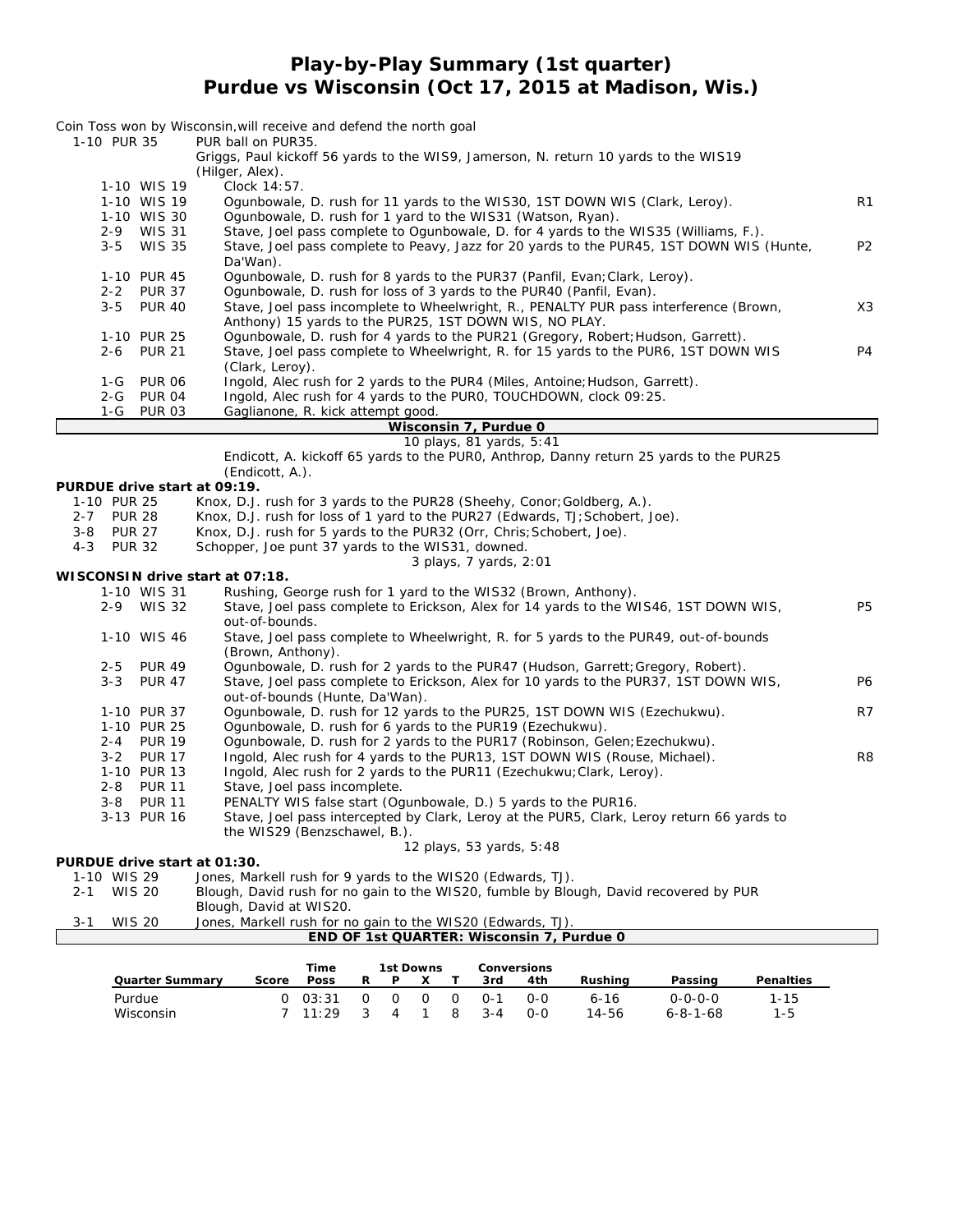### **Quickie Statistics (1st quarter) Purdue vs Wisconsin (Oct 17, 2015 at Madison, Wis.)**

|                 |                                                               | <b>PUR</b>      | <b>WIS</b>                    |                                      |
|-----------------|---------------------------------------------------------------|-----------------|-------------------------------|--------------------------------------|
|                 | Score                                                         | $\mathbf{O}$    | 7                             |                                      |
|                 | <b>FIRST DOWNS</b>                                            | $\overline{O}$  | 8                             |                                      |
|                 | RUSHES-YARDS (NET)                                            | 6-16            | 14-56                         |                                      |
|                 | PASSING YDS (NET)                                             | $\Omega$        | 68                            |                                      |
|                 | Passes Att-Comp-Int                                           | $0 - 0 - 0$     | $8 - 6 - 1$                   |                                      |
|                 | TOTAL OFFENSE PLAYS-YARDS                                     | $6 - 16$        | $22 - 124$                    |                                      |
|                 | Fumble Returns-Yards                                          | $0 - 0$         | $O-O$                         |                                      |
|                 | Punt Returns-Yards                                            | $O - O$         | $O-O$                         |                                      |
|                 | Kickoff Returns-Yards                                         | $1 - 25$        | $1 - 10$                      |                                      |
|                 | Interception Returns-Yards                                    | $1 - 66$        | $0-0$                         |                                      |
|                 | Punts (Number-Avg)                                            | $1 - 37.0$      | $0 - 0.0$                     |                                      |
|                 | Fumbles-Lost                                                  | $1 - 0$         | $O-O$                         |                                      |
|                 | Penalties-Yards                                               | $1 - 15$        | $1 - 5$                       |                                      |
|                 | Possession Time                                               | 03:31           | 11:29                         |                                      |
|                 | <b>Third-Down Conversions</b>                                 | $0$ of $2$      | 3 of 4                        |                                      |
|                 | Fourth-Down Conversions                                       | $0$ of $0$      | $0$ of $0$                    |                                      |
| Purdue          |                                                               | Wisconsin       |                               |                                      |
| Rushing         | No. Gain Loss<br>Net TD<br>Lg Avg                             | Rushing         | No. Gain Loss                 | Net TD<br>Avg<br>Lq                  |
| Jones, Markell  | $\overline{2}$<br>9<br>$\Omega$<br>9<br>9<br>$\Omega$<br>4.5  | Ogunbowale, D.  | 3<br>9<br>46                  | 12<br>43<br>0<br>4.8                 |
| Knox, D.J.      | 5<br>3<br>8<br>1<br>7<br>0<br>2.3                             | Ingold, Alec    | 4<br>12<br>0                  | 12<br>1<br>4<br>3.0                  |
| Blough, David   | $\Omega$<br>$\Omega$<br>$\Omega$<br>0<br>1<br>$\Omega$<br>0.0 | Rushing, George | 1<br>$\mathbf{1}$<br>$\Omega$ | $\Omega$<br>1<br>$\mathbf{1}$<br>1.0 |
|                 |                                                               |                 |                               |                                      |
| Passing         | C-A-I<br>Yds TD Long Sack                                     | Passing         | $C-A-I$                       | Yds TD Long Sack                     |
|                 |                                                               | Stave, Joel     | $6 - 8 - 1$                   | 68<br>$\Omega$<br>20<br>$\Omega$     |
| Receiving       | No. Yards<br>TD.<br>Long                                      | Receiving       | Yards<br>No.                  | TD<br>Long                           |
|                 |                                                               | Erickson, Alex  | $\overline{c}$<br>24          | 0<br>14                              |
|                 |                                                               | Wheelwright, R. | $\overline{2}$<br>20          | 15<br>0                              |
|                 |                                                               | Peavy, Jazz     | 1<br>20                       | 20<br>0                              |
|                 |                                                               | Ogunbowale, D.  | 1<br>4                        | $\Omega$<br>4                        |
| Punting         | No.<br>Yds<br>Avg Long In20<br>TВ                             | Punting         | No.<br>Yds                    | Avg Long In20<br>TB                  |
| Schopper, Joe   | 37<br>37.0<br>37<br>$\Omega$<br>$\Omega$                      |                 |                               |                                      |
|                 |                                                               |                 |                               |                                      |
| Punt Returns    | No. Yards<br>TD<br>Long                                       | Punt Returns    | No. Yards                     | TD<br>Long                           |
| Kick Returns    | Yards<br>TD<br>No.<br>Long                                    | Kick Returns    | No. Yards                     | TD<br>Long                           |
| Anthrop, Danny  | 25<br>$\Omega$<br>25                                          | Jamerson, N.    | 10                            | $\Omega$<br>10                       |
| Tackles         | UA-A<br>TFL<br>Total<br>Sacks                                 | Tackles         | UA-A<br>Total                 | Sacks<br><b>TFL</b>                  |
| Ezechukwu       | $2 - 2$<br>0.0<br>4<br>0.0                                    | Edwards, TJ     | $2 - 1$<br>3                  | 0.5<br>0.0                           |
| Clark, Leroy    | $2 - 2$<br>0.0<br>4<br>0.0                                    | Schobert, Joe   | $0 - 2$<br>2                  | 0.0<br>0.5                           |
| Hudson, Garrett | 3<br>$0 - 3$<br>0.0<br>0.0                                    | Endicott, A.    | $1 - 0$<br>1                  | 0.0<br>0.0                           |
| Hunte, Da'Wan   | $\overline{2}$<br>$2 - 0$<br>0.0<br>0.0                       | Benzschawel, B. | 1<br>$1 - 0$                  | 0.0<br>0.0                           |
| Qtr<br>Time     | Scoring Play                                                  |                 |                               | V-H                                  |
| 09:25<br>1st    | WIS - Ingold, Alec 4 yd run (Gaglianone, R. kick), 10-81 5:41 |                 |                               | 0 - 7                                |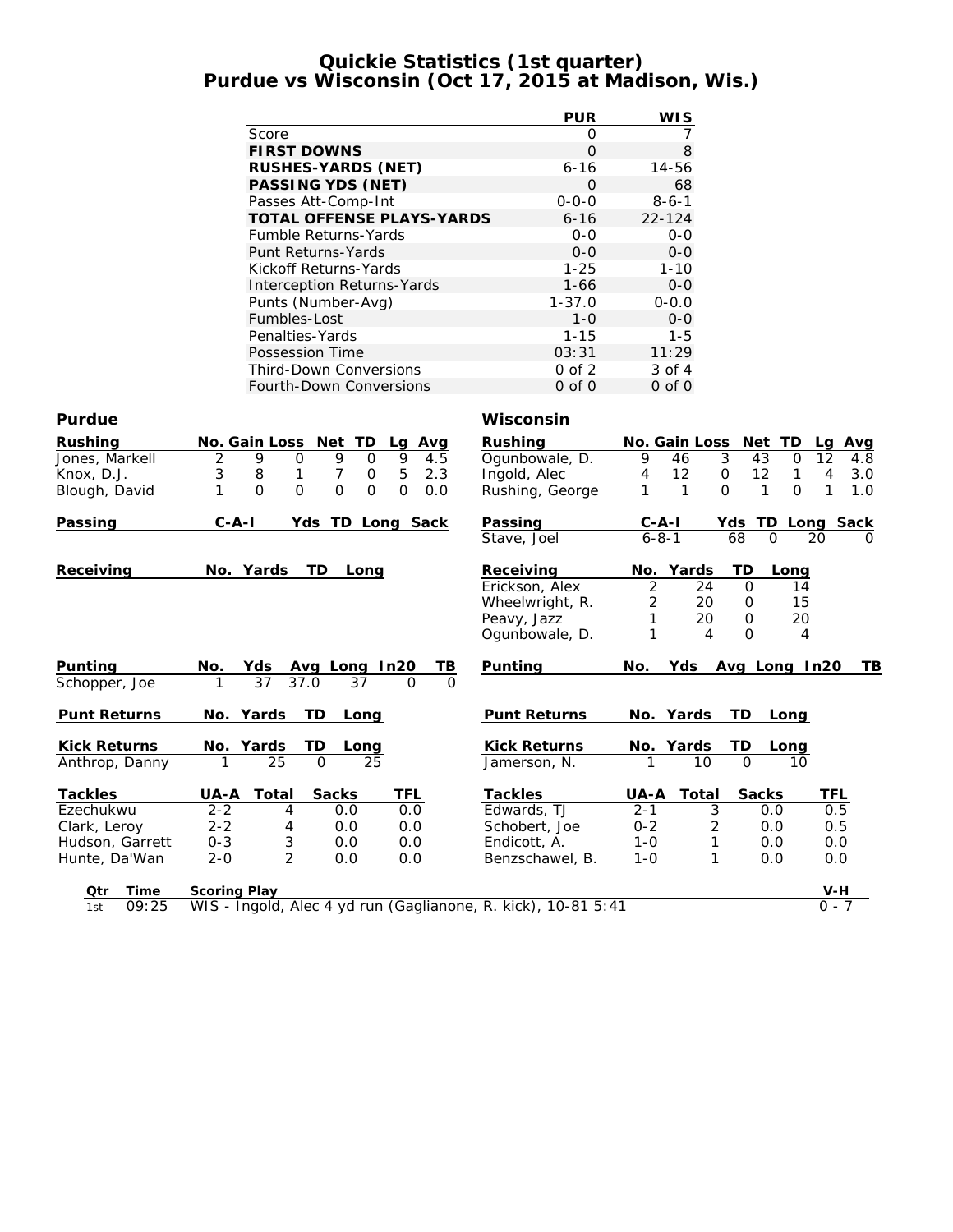# **Play-by-Play Summary (2nd quarter) Purdue vs Wisconsin (Oct 17, 2015 at Madison, Wis.)**

| 4-1     | <b>WIS 20</b>                   | Start of 2nd quarter, clock 15:00.                                                  |                |  |  |  |  |  |  |  |
|---------|---------------------------------|-------------------------------------------------------------------------------------|----------------|--|--|--|--|--|--|--|
| $4 - 1$ | WIS 20                          | Jones, Markell rush for 4 yards to the WIS16, 1ST DOWN PUR (Caputo, Michael).       | R1             |  |  |  |  |  |  |  |
|         | 1-10 WIS 16                     | Jones, Markell rush for 7 yards to the WIS9 (Caputo, Michael).                      |                |  |  |  |  |  |  |  |
| $2 - 3$ | WIS 09                          | Jones, Markell rush for 1 yard to the WIS8 (Edwards, TJ; Biegel, Vince).            |                |  |  |  |  |  |  |  |
|         | 3-2 WIS 08                      | Blough, David pass complete to Anthrop, Danny for 4 yards to the WIS4, 1ST DOWN PUR | P <sub>2</sub> |  |  |  |  |  |  |  |
|         |                                 | (Hillary, Darius).                                                                  |                |  |  |  |  |  |  |  |
| 1-G     | <b>WIS 04</b>                   | Jones, Markell rush for 2 yards to the WIS2 (Schobert, Joe).                        |                |  |  |  |  |  |  |  |
| $2 - G$ | WIS 02                          | Blough, David rush for 2 yards to the WISO, TOUCHDOWN, clock 12:44.                 |                |  |  |  |  |  |  |  |
|         | 1-G WIS 03                      | Griggs, Paul kick attempt good.                                                     |                |  |  |  |  |  |  |  |
|         |                                 | Wisconsin 7, Purdue 7                                                               |                |  |  |  |  |  |  |  |
|         |                                 | 9 plays, 29 yards, 3:46                                                             |                |  |  |  |  |  |  |  |
|         |                                 | Griggs, Paul kickoff 65 yards to the WISO, touchback.                               |                |  |  |  |  |  |  |  |
|         | WISCONSIN drive start at 12:44. |                                                                                     |                |  |  |  |  |  |  |  |
|         |                                 |                                                                                     |                |  |  |  |  |  |  |  |

|     | WESCONSIN ULIVE STALL AT TZ.44. |                                                                                                                         |                 |
|-----|---------------------------------|-------------------------------------------------------------------------------------------------------------------------|-----------------|
|     | 1-10 WIS 25                     | Stave, Joel pass complete to Wheelwright, R. for 13 yards to the WIS38, 1ST DOWN WIS<br>(Brown, Anthony; Garcia, Andy). | P9              |
|     | 1-10 WIS 38                     | Ogunbowale, D. rush for no gain to the WIS38 (Howard, Ra'Zahn; Brown, Anthony).                                         |                 |
|     | 2-10 WIS 38                     | Stave, Joel pass complete to Ogunbowale, D. for 8 yards to the WIS46 (Brown,                                            |                 |
|     |                                 | Anthony; Ezechukwu).                                                                                                    |                 |
|     | 3-2 WIS 46                      | Stave, Joel pass complete to Erickson, Alex for 2 yards to the WIS48, 1ST DOWN WIS                                      | P <sub>10</sub> |
|     |                                 | (Brown, Anthony).                                                                                                       |                 |
|     | 1-10 WIS 48                     | Stave, Joel rush for 11 yards to the PUR41, 1ST DOWN WIS, out-of-bounds.                                                | R <sub>11</sub> |
|     | 1-10 PUR 41                     | Ogunbowale, D. rush for 1 yard to the PUR40 (Hudson, Garrett; Watson, Ryan).                                            |                 |
|     | 2-9 PUR 40                      | Stave, Joel pass complete to Peavy, Jazz for 28 yards to the PUR12, 1ST DOWN WIS,                                       | P <sub>12</sub> |
|     |                                 | out-of-bounds (Brown, Anthony).                                                                                         |                 |
|     | 1-10 PUR 12                     | Ingold, Alec rush for 3 yards to the PUR9 (Rouse, Michael), PENALTY WIS personal foul                                   |                 |
|     |                                 | (Fumagalli, Troy) 15 yards to the PUR27, NO PLAY.                                                                       |                 |
|     | 1-25 PUR 27                     | Stave, Joel pass complete to Love, Reggie for 11 yards to the PUR16 (Williams, F.; Garcia,                              |                 |
|     |                                 | $Andy)$ .                                                                                                               |                 |
|     | 2-14 PUR 16                     | Stave, Joel pass incomplete to Erickson, Alex.                                                                          |                 |
|     | 3-14 PUR 16                     | Stave, Joel pass complete to Ogunbowale, D. for 6 yards to the PUR10.                                                   |                 |
| 4-8 | <b>PUR 10</b>                   | Gaglianone, R. field goal attempt from 28 GOOD, clock 06:54.                                                            |                 |
|     |                                 | $Micconcin 10$ Durduo $7$                                                                                               |                 |

#### **Wisconsin 10, Purdue 7** *11 plays, 65 yards, 5:50*

| <i>TI piays, uu yarus, u.uu</i>                                               |  |  |  |  |  |  |  |  |  |
|-------------------------------------------------------------------------------|--|--|--|--|--|--|--|--|--|
| Endicott, A. kickoff 45 yards to the PUR20, out-of-bounds, PUR ball on PUR35. |  |  |  |  |  |  |  |  |  |
| $c+$ ort ot $\bigcap$ $\mathcal{L} \cdot \mathbb{E}$ A                        |  |  |  |  |  |  |  |  |  |

**PURDUE drive start at 06:54.** 1-10 PUR 35 Knox, D.J. rush for 9 yards to the PUR44 (Orr, Chris; Obasih, Chikwe).

| $2 - 1$ | <b>PUR 44</b> | Knox, D.J. rush for 2 yards to the PUR46, 1ST DOWN PUR (Edwards, TJ; Goldberg, A.).      | R <sub>3</sub> |
|---------|---------------|------------------------------------------------------------------------------------------|----------------|
|         | 1-10 PUR 46   | Knox, D.J. rush for 3 yards to the PUR49 (Edwards, TJ; Caputo, Michael).                 |                |
| $2 - 7$ | <b>PUR 49</b> | Blough, David pass complete to Anthrop, Danny for 4 yards to the WIS47, out-of-bounds    |                |
|         |               | (Schobert, Joe).                                                                         |                |
| $3 - 3$ | WIS 47        | Blough, David pass complete to Phillips for 8 yards to the WIS39, 1ST DOWN PUR (Shelton, | P4             |
|         |               | $S.$ ).                                                                                  |                |
|         | 1-10 WIS 39   | 1st and 10.                                                                              |                |
|         |               | Targeting penalty review - No penalty                                                    |                |
|         | 1-10 WIS 39   | Blough, David pass incomplete to Herdman, Cole.                                          |                |
|         | 2-10 WIS 39   | Knox, D.J. rush for loss of 1 yard to the WIS40 (Edwards, TJ).                           |                |
|         | 3-11 WIS 40   | Blough, David rush for 2 yards to the WIS38 (Tindal, Derrick).                           |                |
|         | 4-9 WIS 38    | PENALTY PUR delay of game 5 yards to the WIS43.                                          |                |
|         | 4-14 WIS 43   | Schopper, Joe punt 43 yards to the WISO, touchback.                                      |                |
|         |               | 8 plays, 22 yards, 3:49                                                                  |                |
|         |               | WISCONSIN drive start at 03:05.                                                          |                |
|         |               | F ' I AI ICA II UNUOO IAMIN' FFIII                                                       |                |

1-10 WIS 20 Erickson, Alex rush for 4 yards to the WIS24 (Williams, F.; Ezechukwu).<br>2-6 WIS 24 Stave, Joel pass complete to Wheelwright, R. for 8 yards to the WIS32, Stave, Joel pass complete to Wheelwright, R. for 8 yards to the WIS32, 1ST DOWN WIS P13 (Gregory, Robert). 1-10 WIS 32 Stave, Joel sacked for loss of 3 yards to the WIS29 (Howard, Ra'Zahn).<br>2-13 WIS 29 PENALTY WIS false start (Kapoi, Micah) 5 yards to the WIS24. 2-13 WIS 29 PENALTY WIS false start (Kapoi, Micah) 5 yards to the WIS24.<br>2-18 WIS 24 Stave, Joel pass complete to Wheelwright, R. for 15 yards to t Stave, Joel pass complete to Wheelwright, R. for 15 yards to the WIS39 (Clark, Leroy;Ezechukwu). 3-3 WIS 39 Stave, Joel pass complete to Fumagalli, Troy for 5 yards to the WIS44, 1ST DOWN WIS P14 (Monteroso, Dan). 1-10 WIS 44 Timeout Wisconsin, clock 00:34. 1-10 WIS 44 Stave, Joel pass complete to Fumagalli, Troy for 28 yards to the PUR28, 1ST DOWN WIS P15 (Clark, Leroy). 1-10 PUR 28 Stave, Joel pass complete to Ogunbowale, D. for 15 yards to the PUR13, 1ST DOWN WIS P16 (Ezechukwu;Gregory, Robert). 1-10 PUR 13 Timeout Wisconsin, clock 00:14.<br>1-10 PUR 13 Stave, Joel pass incomplete to E 1-10 PUR 13 Stave, Joel pass incomplete to Erickson, Alex.<br>2-10 PUR 13 Stave, Joel sacked for loss of 4 yards to the P Stave, Joel sacked for loss of 4 yards to the PUR17 (Panfil, Evan), fumble by Stave, Joel

recovered by WIS Deiter, Michael at PUR17.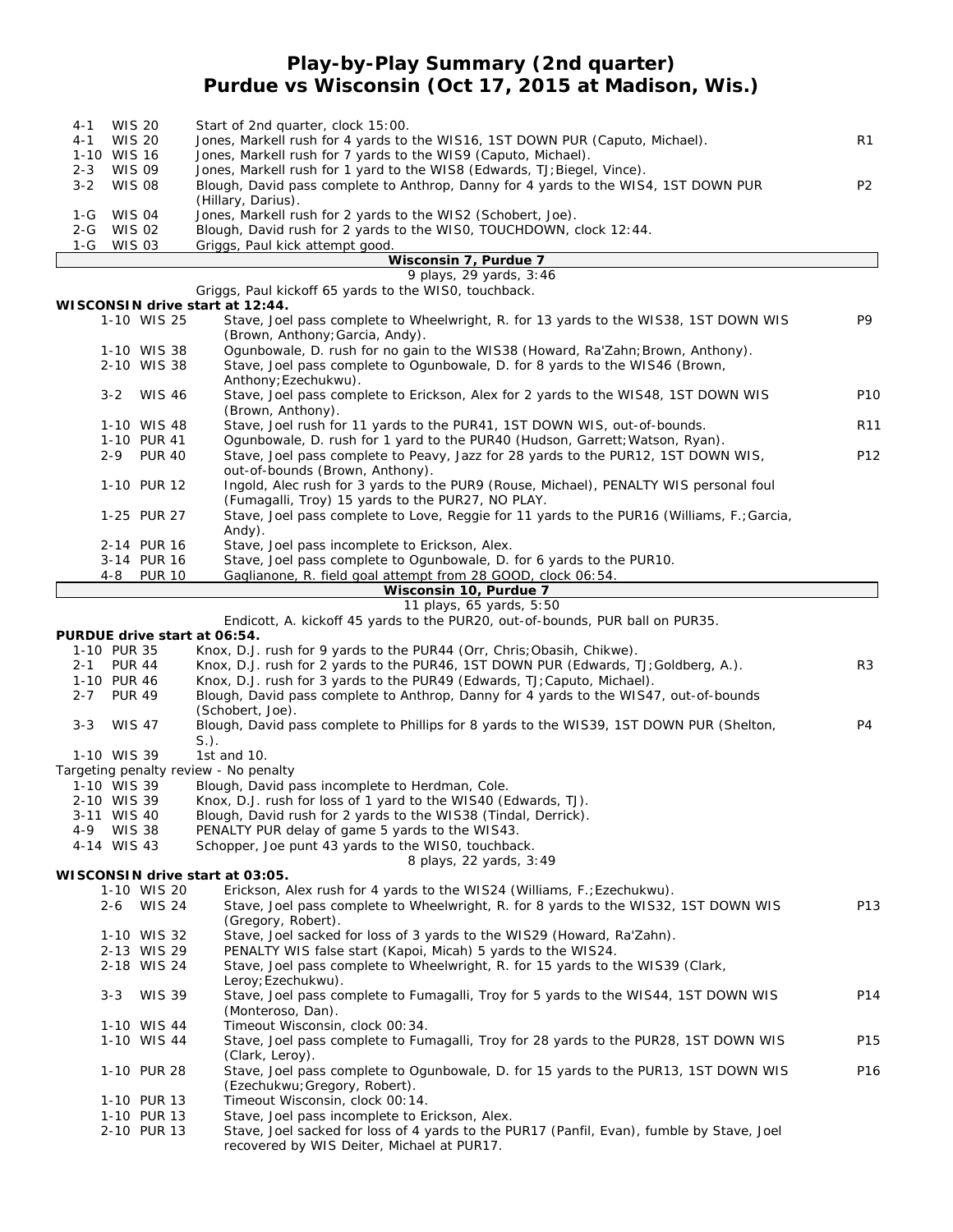# **Play-by-Play Summary (2nd quarter) Purdue vs Wisconsin (Oct 17, 2015 at Madison, Wis.)**

3-14 PUR 17 Gaglianone, R. field goal attempt from 35 BLOCKED, recovered by PUR TEAM at PUR0 spot at PUR0, clock 00:02 (blocked by Brown, Anthony), touchback.

*10 plays, 63 yards, 3:03*

**PURDUE drive start at 00:02.**

1-10 PUR 20 TEAM rush for loss of 2 yards to the PUR18. End of half, clock 00:00.

|                                            | ENG OF NAIT, CIOCK UU: UU. |       |  |   |           |                |         |                             |           |                     |           |  |
|--------------------------------------------|----------------------------|-------|--|---|-----------|----------------|---------|-----------------------------|-----------|---------------------|-----------|--|
|                                            |                            |       |  |   |           |                |         | 1 play, minus 2 yards, 0:02 |           |                     |           |  |
| END OF 2nd QUARTER: Wisconsin 10, Purdue 7 |                            |       |  |   |           |                |         |                             |           |                     |           |  |
|                                            |                            |       |  |   |           |                |         |                             |           |                     |           |  |
|                                            |                            | Time  |  |   | 1st Downs |                |         | Conversions                 |           |                     |           |  |
| Quarter Summary                            | Score                      | Poss  |  | P |           |                | 3rd     | 4th                         | Rushing   | Passing             | Penalties |  |
| Purdue                                     |                            | 06:07 |  |   |           | $\overline{4}$ | $2 - 3$ | 1-1                         | $11 - 29$ | $3 - 4 - 0 - 16$    | $1 - 5$   |  |
| Wisconsin                                  |                            | 08:53 |  |   |           |                | $2 - 3$ | $O-O$                       | $6 - 9$   | $11 - 13 - 0 - 139$ | $2 - 20$  |  |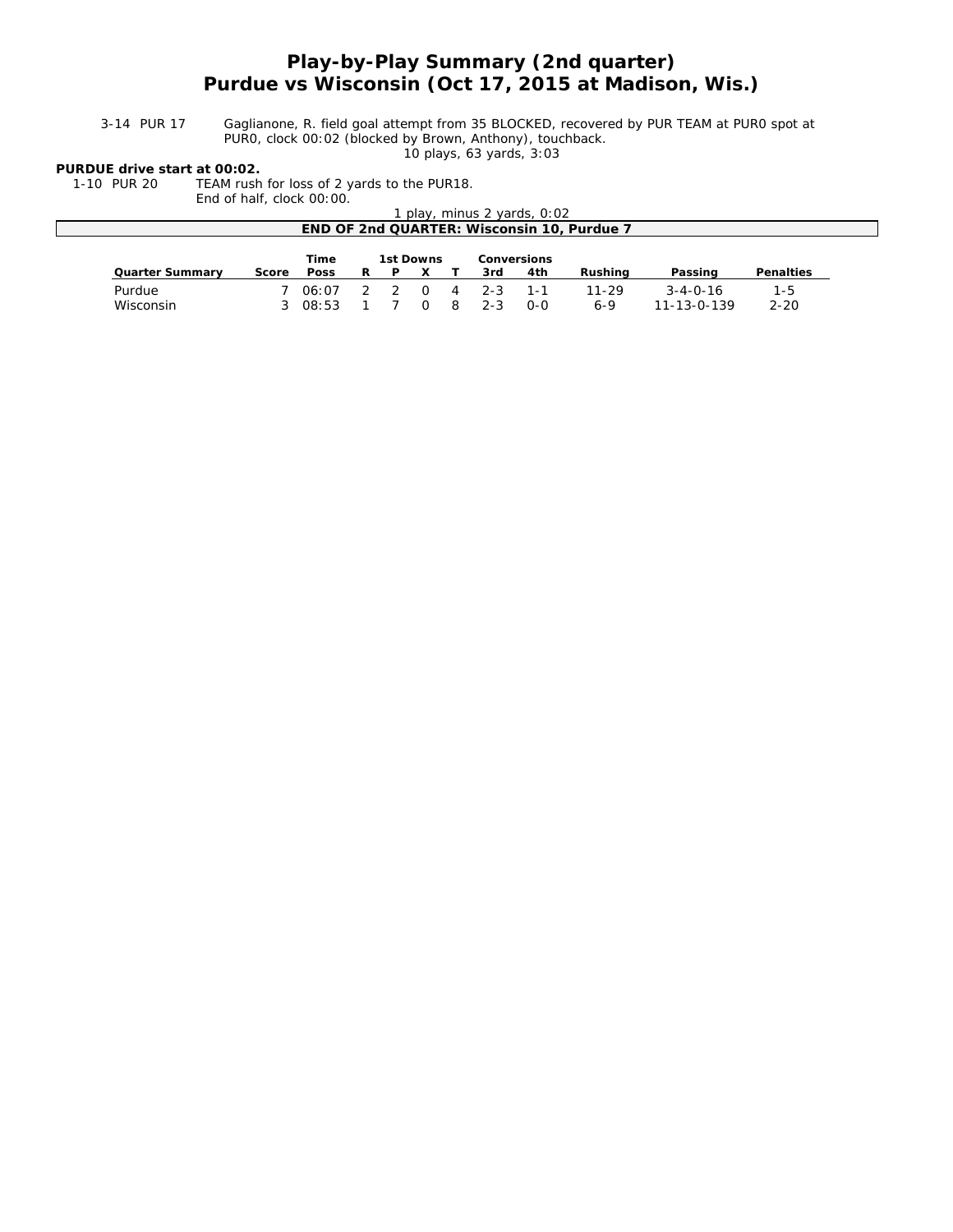### **Quickie Statistics (Halftime) Purdue vs Wisconsin (Oct 17, 2015 at Madison, Wis.)**

|                                  | <b>PUR</b>   | WI S          |
|----------------------------------|--------------|---------------|
| Score                            | 7            | 10            |
| <b>FIRST DOWNS</b>               | 4            | 16            |
| RUSHES-YARDS (NET)               | $17 - 45$    | $20 - 65$     |
| PASSING YDS (NET)                | 16           | 207           |
| Passes Att-Comp-Int              | $4 - 3 - 0$  | $21 - 17 - 1$ |
| <b>TOTAL OFFENSE PLAYS-YARDS</b> | $21 - 61$    | $41 - 272$    |
| <b>Fumble Returns-Yards</b>      | $0 - 0$      | $0 - 0$       |
| Punt Returns-Yards               | $O-O$        | $0 - 0$       |
| Kickoff Returns-Yards            | $1 - 25$     | $1 - 10$      |
| Interception Returns-Yards       | $1 - 66$     | $0 - 0$       |
| Punts (Number-Avg)               | $2 - 40.0$   | $0 - 0.0$     |
| Fumbles-Lost                     | $1 - \Omega$ | $1 - 0$       |
| Penalties-Yards                  | $2 - 20$     | $3 - 25$      |
| Possession Time                  | 09:38        | 20:22         |
| <b>Third-Down Conversions</b>    | $2$ of 5     | 5 of 7        |
| Fourth-Down Conversions          | 1 of 1       | $0$ of $0$    |

#### **Purdue Wisconsin**

| Rushing<br>Jones, Markell<br>Knox, D.J.<br>Blough, David<br>TEAM          | Net TD<br>No. Gain Loss<br>Lg Avg<br>9<br>23<br>3.8<br>23<br>0<br>$\mathbf 0$<br>6<br>7<br>22<br>$\overline{2}$<br>20<br>9<br>2.9<br>0<br>3<br>$\overline{2}$<br>$\mathbf 0$<br>$\mathbf{1}$<br>$\overline{4}$<br>1.3<br>$\overline{4}$<br>$\overline{2}$<br>$-2$<br>$\overline{O}$<br>0<br>$-2.0$<br>$\mathsf{O}$ | Rushing<br>Ogunbowale, D.<br>Ingold, Alec<br>Stave, Joel<br>Erickson, Alex      | No. Gain Loss<br>Net TD<br>3<br>47<br>44<br>$\Omega$<br>11<br>12<br>$\mathsf O$<br>12<br>4<br>1<br>3<br>$\overline{7}$<br>11<br>$\mathsf{O}$<br>4<br>$\Omega$<br>4<br>$\Omega$<br>$\overline{4}$ | Avg<br>La<br>12<br>4.0<br>4<br>3.0<br>11<br>1.3<br>4<br>4.0 |
|---------------------------------------------------------------------------|--------------------------------------------------------------------------------------------------------------------------------------------------------------------------------------------------------------------------------------------------------------------------------------------------------------------|---------------------------------------------------------------------------------|--------------------------------------------------------------------------------------------------------------------------------------------------------------------------------------------------|-------------------------------------------------------------|
| Passing<br>Blough, David                                                  | $C - A - I$<br>TD.<br>Yds<br>Long Sack<br>$3 - 4 - 0$<br>$\Omega$<br>16<br>8<br>0                                                                                                                                                                                                                                  | Passing<br>Stave, Joel                                                          | $C - A - I$<br>TD<br>Yds<br>$17 - 21 - 1$<br>207<br>$\Omega$                                                                                                                                     | Long Sack<br>28<br>2                                        |
| Receiving<br>Anthrop, Danny<br>Phillips                                   | TD<br>Yards<br>No.<br>Long<br>$\overline{2}$<br>8<br>$\mathbf{O}$<br>4<br>8<br>8<br>1<br>$\mathbf{O}$                                                                                                                                                                                                              | Receiving<br>Wheelwright, R.<br>Ogunbowale, D.<br>Erickson, Alex<br>Peavy, Jazz | Yards<br>TD<br>No.<br>Long<br>5<br>56<br>$\Omega$<br>33<br>4<br>0<br>3<br>26<br>$\Omega$<br>$\overline{2}$<br>48<br>$\Omega$                                                                     | 15<br>15<br>14<br>28                                        |
| Punting<br>Schopper, Joe                                                  | No.<br>Yds<br>Ava Long<br>In20<br>TΒ<br>$\mathfrak{D}$<br>80<br>43<br>$\Omega$<br>40.0                                                                                                                                                                                                                             | Punting                                                                         | Yds<br>Avg Long In20<br>No.                                                                                                                                                                      | TВ                                                          |
| Punt Returns                                                              | No. Yards<br><b>TD</b><br>Long                                                                                                                                                                                                                                                                                     | Punt Returns                                                                    | No. Yards<br>TD<br>Long                                                                                                                                                                          |                                                             |
| Kick Returns<br>Anthrop, Danny                                            | No. Yards<br>TD<br>Long<br>$\overline{0}$<br>25<br>25<br>$\mathbf{1}$                                                                                                                                                                                                                                              | Kick Returns<br>Jamerson, N.                                                    | No. Yards<br>TD<br>Long<br>$\Omega$<br>10<br>10                                                                                                                                                  |                                                             |
| Tackles<br>Ezechukwu<br>Brown, Anthony<br>Clark, Leroy<br>Gregory, Robert | Sacks<br>Total<br>TFL<br>UA-A<br>8<br>$2 - 6$<br>0.0<br>0.0<br>$4 - 3$<br>7<br>0.0<br>0.0<br>$3 - 3$<br>0.0<br>6<br>0.0<br>4<br>$1 - 3$<br>0.0<br>0.0                                                                                                                                                              | Tackles<br>Edwards, TJ<br>Schobert, Joe<br>Caputo, Michael<br>Goldberg, A.      | Sacks<br>Total<br>UA-A<br>$3 - 4$<br>0.0<br>7<br>$2 - 2$<br>0.0<br>4<br>3<br>$2 - 1$<br>0.0<br>$\overline{2}$<br>$0 - 2$<br>0.0                                                                  | TFL<br>1.5<br>0.5<br>0.0<br>0.0                             |
| Time<br>Qtr<br>09:25<br>1st<br>12:44<br>2nd                               | <b>Scoring Play</b><br>WIS - Ingold, Alec 4 yd run (Gaglianone, R. kick), 10-81 5:41<br>PUR - Blough, David 2 yd run (Griggs, Paul kick), 9-29 3:46                                                                                                                                                                |                                                                                 |                                                                                                                                                                                                  | $V-H$<br>$0 - 7$<br>$7 - 7$                                 |

06:54 WIS - Gaglianone, R. 28 yd field goal, 11-65 5:50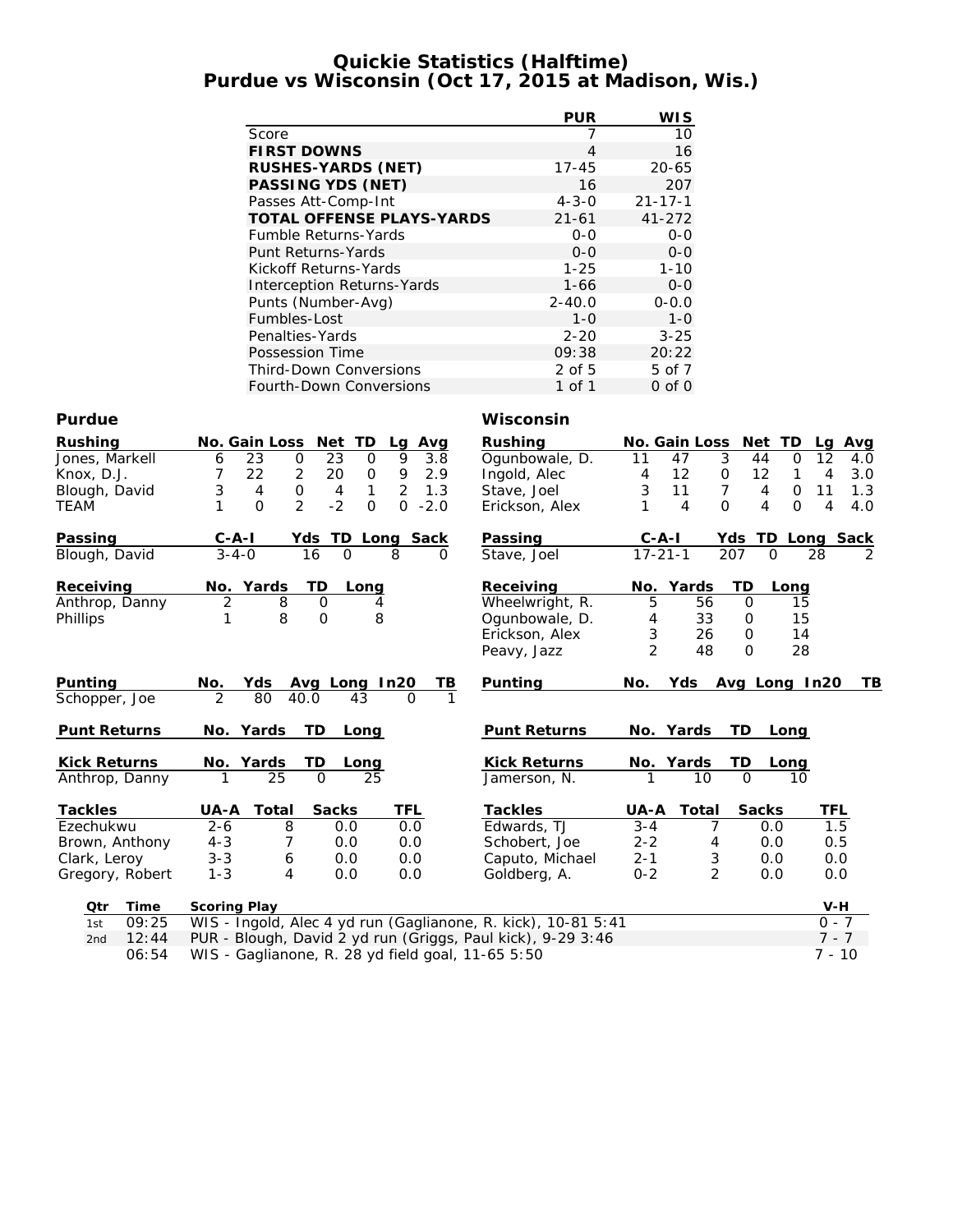### **Play-by-Play Summary (3rd quarter) Purdue vs Wisconsin (Oct 17, 2015 at Madison, Wis.)**

Start of 3rd quarter, clock 15:00, WIS ball on WIS35. Russell, Jack kickoff 65 yards to the PUR0, touchback. **PURDUE drive start at 15:00.** 1-10 PUR 25 Jones, Markell rush for no gain to the PUR25 (Edwards, TJ;Sheehy, Conor). 2-10 PUR 25 Jones, Markell rush for 10 yards to the PUR35, 1ST DOWN PUR (Edwards, TJ;Shelton, S.). R5 1-10 PUR 35 Jones, Markell rush for 1 yard to the PUR36 (Biegel, Vince;Edwards, TJ). 2-9 PUR 36 Jones, Markell rush for 2 yards to the PUR38 (Goldberg, A.;Orr, Chris). 3-7 PUR 38 Blough, David pass incomplete to Yancey, De., dropped pass. 4-7 PUR 38 Schopper, Joe punt 50 yards to the WIS12, downed. *5 plays, 13 yards, 2:29* **WISCONSIN drive start at 12:31.** 1-10 WIS 12 Stave, Joel pass complete to Erickson, Alex for 12 yards to the WIS24, 1ST DOWN WIS P17 (Brown, Anthony). 1-10 WIS 24 Love, Reggie rush for loss of 1 yard to the WIS23 (Panfil, Evan)<br>2-11 WIS 23 McEvoy, Tanner rush for 14 yards to the WIS37, 1ST DOWN WI: 2-11 WIS 23 McEvoy, Tanner rush for 14 yards to the WIS37, 1ST DOWN WIS, out-of-bounds (Clark, Leroy). R18<br>1-10 WIS 37 McEvov. Tanner rush for 2 vards to the WIS39 (Replogle. Jake). 1-10 WIS 37 McEvoy, Tanner rush for 2 yards to the WIS39 (Replogle, Jake).<br>2-8 WIS 39 Ogunbowale, D. rush for 3 yards to the WIS42 (Replogle, Jake; E Ogunbowale, D. rush for 3 yards to the WIS42 (Replogle, Jake; Ezechukwu). 3-5 WIS 42 PENALTY WIS false start (Benzschawel, B.) 5 yards to the WIS37. 3-10 WIS 37 PENALTY WIS delay of game 5 yards to the WIS32. 3-15 WIS 32 Stave, Joel pass incomplete to Rushing, George, PENALTY WIS holding declined. 4-15 WIS 32 Meyer, Drew punt 46 yards to the PUR22, out-of-bounds. *6 plays, 20 yards, 3:51* **PURDUE drive start at 08:40.** *Purdue injury 24* 1-10 PUR 22 Jones, Markell rush for 1 yard to the PUR23 (Cichy, Jack). 2-9 PUR 23 Blough, David sacked for loss of 10 yards to the PUR13 (Orr, Chris;Obasih, Chikwe), PENALTY PUR holding declined. 3-19 PUR 13 Jones, Markell rush for 9 yards to the PUR22 (Biegel, Vince). 4-10 PUR 22 Schopper, Joe punt 40 yards to the WIS38, downed. *3 plays, 0 yards, 2:01* **WISCONSIN drive start at 06:39.** 1-10 WIS 38 Stave, Joel pass incomplete to Wheelwright, R., PENALTY PUR pass interference (Brown, X19 Anthony) 11 yards to the WIS49, 1ST DOWN WIS, NO PLAY. 1-10 WIS 49 Ogunbowale, D. rush for 2 yards to the PUR49 (Panfil, Evan;Ezechukwu). 2-8 PUR 49 Stave, Joel pass complete to Ogunbowale, D. for 12 yards to the PUR37, 1ST DOWN WIS P20 (Ezechukwu;Brown, Anthony). 1-10 PUR 37 Ingold, Alec rush for 1 yard to the PUR36 (Garcia, Andy;Howard, Ra'Zahn). 2-9 PUR 36 Stave, Joel pass incomplete to Love, Reggie, dropped pass.<br>2-9 PUR 36 Stave, Joel pass incomplete to Erickson, Alex (Clark, Lerov) Stave, Joel pass incomplete to Erickson, Alex (Clark, Leroy). 4-9 PUR 36 Meyer, Drew punt 31 yards to the PUR5, downed. *5 plays, 26 yards, 2:10* **PURDUE drive start at 04:29.** 1-10 PUR 05 Knox, D.J. rush for no gain to the PUR5 (Edwards, TJ;McEvoy, Tanner). 2-10 PUR 05 Blough, David rush for 1 yard to the PUR6 (Schobert, Joe)<br>3-9 PUR 06 Blough, David pass complete to Yancey, De. for 3 yards to Blough, David pass complete to Yancey, De. for 3 yards to the PUR9 (Edwards, TJ). 4-6 PUR 09 PENALTY PUR delay of game 5 yards to the PUR4. 4-11 PUR 04 Schopper, Joe punt 29 yards to the PUR33, out-of-bounds. *3 plays, minus 1 yard, 2:14* **WISCONSIN drive start at 02:15.** 1-10 PUR 33 Ogunbowale, D. rush for loss of 1 yard to the PUR34 (Rouse, Michael). 2-11 PUR 34 Timeout Wisconsin, clock 02:15. 2-11 PUR 34 Stave, Joel pass complete to Fumagalli, Troy for 7 yards to the PUR27 (Williams, F.). 3-4 PUR 27 Stave, Joel pass complete to Erickson, Alex for 4 yards to the PUR23, 1ST DOWN WIS, P21 out-of-bounds (Williams, F.). 1-10 PUR 23 Stave, Joel pass complete to Erickson, Alex for 19 yards to the PUR4, 1ST DOWN WIS. P22 1-G PUR 04 Ogunbowale, D. rush for 4 yards to the PUR0, TOUCHDOWN, clock 00:00. 1-G PUR 03 Gaglianone, R. kick attempt good. **Wisconsin 17, Purdue 7 END OF 3rd QUARTER: Wisconsin 17, Purdue 7**

|                 |       | Time  |   |   | 1st Downs | Conversions |     |          |                  |           |
|-----------------|-------|-------|---|---|-----------|-------------|-----|----------|------------------|-----------|
| Quarter Summary | Score | Poss  | ₽ | P |           | 3rd         | 4th | Rushina  | Passing          | Penalties |
| Purdue          |       | 06.44 |   | ∩ | $\Omega$  | $0 - 3$     | 0-0 | $9 - 14$ | $1 - 2 - 0 - 3$  | $2 - 16$  |
| Wisconsin       |       | 08:16 |   | 4 |           | $0 - 2$     | ი-ი | $8 - 24$ | $5 - 8 - 0 - 54$ | $2 - 10$  |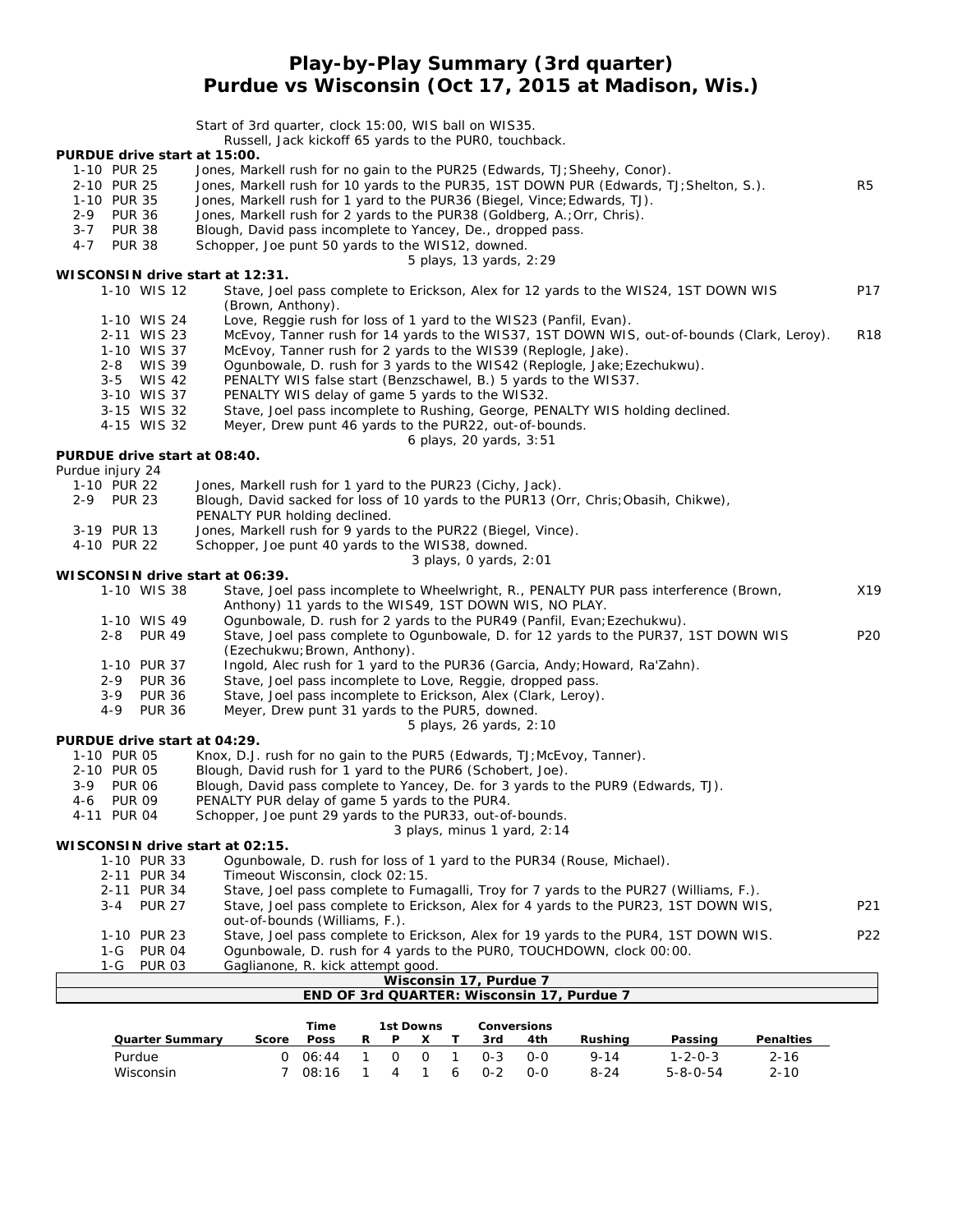### **Quickie Statistics (3rd quarter) Purdue vs Wisconsin (Oct 17, 2015 at Madison, Wis.)**

|                                  | <b>PUR</b>  | <b>WIS</b>    |
|----------------------------------|-------------|---------------|
| Score                            | 7           | 17            |
| <b>FIRST DOWNS</b>               | 5           | 22            |
| RUSHES-YARDS (NET)               | 26-59       | 28-89         |
| PASSING YDS (NET)                | 19          | 261           |
| Passes Att-Comp-Int              | $6 - 4 - 0$ | $29 - 22 - 1$ |
| <b>TOTAL OFFENSE PLAYS-YARDS</b> | $32 - 78$   | 57-350        |
| <b>Fumble Returns-Yards</b>      | $0 - 0$     | $0 - 0$       |
| Punt Returns-Yards               | $0 - 0$     | $0 - 0$       |
| Kickoff Returns-Yards            | $1 - 25$    | $1 - 10$      |
| Interception Returns-Yards       | 1-66        | $0 - 0$       |
| Punts (Number-Avg)               | $5 - 39.8$  | $2 - 38.5$    |
| Fumbles-Lost                     | $1 - 0$     | $1 - 0$       |
| Penalties-Yards                  | $4 - 36$    | $5 - 35$      |
| Possession Time                  | 16:22       | 28:38         |
| <b>Third-Down Conversions</b>    | $2$ of $8$  | 6 of 10       |
| <b>Fourth-Down Conversions</b>   | 1 of 1      | $0$ of $0$    |

#### **Purdue Wisconsin**

| Rushing<br>Jones, Markell<br>Knox, D.J.<br><b>TEAM</b><br>Blough, David | No. Gain Loss<br>Net TD<br>Avg<br>Lq<br>10<br>12<br>46<br>$\mathbf 0$<br>46<br>$\mathsf{O}$<br>3.8<br>22<br>$\overline{c}$<br>9<br>2.5<br>8<br>20<br>0<br>$\overline{2}$<br>$-2$<br>$\mathsf{O}$<br>$-2.0$<br>0<br>$\circ$<br>5<br>5<br>$-5$<br>10<br>$\mathcal{P}$<br>1<br>$-1.0$ | Rushing<br>Ogunbowale, D.<br>McEvoy, Tanner<br>Ingold, Alec<br>Erickson, Alex       | No. Gain Loss<br>15<br>56<br>$\overline{c}$<br>16<br>5<br>13<br>$\overline{4}$ | Net<br>TD<br>52<br>4<br>1<br>16<br>0<br>$\mathbf{O}$<br>$\mathsf{O}$<br>13<br>1<br>$\Omega$<br>$\Omega$<br>4 | Avg<br>La<br>12<br>3.5<br>14<br>8.0<br>2.6<br>4<br>4<br>4.0 |
|-------------------------------------------------------------------------|------------------------------------------------------------------------------------------------------------------------------------------------------------------------------------------------------------------------------------------------------------------------------------|-------------------------------------------------------------------------------------|--------------------------------------------------------------------------------|--------------------------------------------------------------------------------------------------------------|-------------------------------------------------------------|
| Passing                                                                 | <b>TD</b><br>$C - A - I$<br>Yds<br>Long Sack                                                                                                                                                                                                                                       | Passing                                                                             | $C-A-I$                                                                        | Yds                                                                                                          | TD Long Sack                                                |
| Blough, David                                                           | 19<br>$\Omega$<br>8<br>$4 - 6 - 0$                                                                                                                                                                                                                                                 | Stave, Joel                                                                         | $22 - 29 - 1$                                                                  | 261<br>$\Omega$                                                                                              | 28<br>2                                                     |
| Receiving<br>Anthrop, Danny<br>Phillips<br>Yancey, De.                  | <b>TD</b><br>Yards<br>No.<br>Long<br>$\overline{2}$<br>8<br>$\overline{O}$<br>4<br>$\frac{8}{3}$<br>8<br>1<br>$\mathsf{O}\xspace$<br>3<br>$\overline{O}$<br>1                                                                                                                      | Receiving<br>Erickson, Alex<br>Wheelwright, R.<br>Ogunbowale, D.<br>Fumagalli, Troy | Yards<br>No.<br>61<br>6<br>5<br>56<br>5<br>45<br>3<br>40                       | TD<br>Long<br>$\mathbf 0$<br>0<br>0<br>$\Omega$                                                              | 19<br>15<br>15<br>28                                        |
| Punting                                                                 | Yds<br>Avg Long In20<br>No.<br>ΤВ                                                                                                                                                                                                                                                  | Punting                                                                             | No.<br>Yds                                                                     | Avg Long In20                                                                                                | TВ                                                          |
| Schopper, Joe                                                           | 5<br>199<br>39.8<br>50<br>1<br>1                                                                                                                                                                                                                                                   | Meyer, Drew                                                                         | 2<br>77                                                                        | 38.5<br>46                                                                                                   | $\Omega$                                                    |
| Punt Returns                                                            | TD<br>No. Yards<br>Long                                                                                                                                                                                                                                                            | Punt Returns                                                                        | No. Yards                                                                      | TD<br>Long                                                                                                   |                                                             |
| <b>Kick Returns</b>                                                     | No. Yards<br>TD<br>Long                                                                                                                                                                                                                                                            | <b>Kick Returns</b>                                                                 | No. Yards                                                                      | TD<br>Long                                                                                                   |                                                             |
| Anthrop, Danny                                                          | 25<br>$\Omega$<br>25                                                                                                                                                                                                                                                               | Jamerson, N.                                                                        | 10                                                                             | $\Omega$<br>10                                                                                               |                                                             |
| Tackles                                                                 | TFL<br>Total<br>Sacks<br>UA-A                                                                                                                                                                                                                                                      | Tackles                                                                             | Total<br>UA-A                                                                  | Sacks                                                                                                        | TFL                                                         |
| Ezechukwu                                                               | $2 - 9$<br>0.0<br>11<br>0.0                                                                                                                                                                                                                                                        | Edwards, TJ                                                                         | $4 - 8$                                                                        | $12 \,$<br>0.0                                                                                               | 1.5                                                         |
| Brown, Anthony                                                          | $5 - 4$<br>9<br>0.0<br>0.0                                                                                                                                                                                                                                                         | Schobert, Joe                                                                       | $3 - 2$                                                                        | 5<br>0.0                                                                                                     | 0.5                                                         |
| Clark, Leroy                                                            | $\boldsymbol{7}$<br>$4 - 3$<br>0.0<br>0.0                                                                                                                                                                                                                                          | Orr, Chris                                                                          | $0 - 4$                                                                        | 0.5<br>4                                                                                                     | 0.5                                                         |
| Williams, F.                                                            | 5<br>$3 - 2$<br>0.0<br>0.0                                                                                                                                                                                                                                                         | Caputo, Michael                                                                     | $2 - 1$                                                                        | 3<br>0.0                                                                                                     | 0.0                                                         |
| Time<br>Qtr                                                             | Scoring Play                                                                                                                                                                                                                                                                       |                                                                                     |                                                                                |                                                                                                              | $V-H$                                                       |
| 09:25<br>1st                                                            | WIS - Ingold, Alec 4 yd run (Gaglianone, R. kick), 10-81 5:41                                                                                                                                                                                                                      |                                                                                     |                                                                                |                                                                                                              | $0 - 7$                                                     |
| 12:44<br>2nd                                                            | PUR - Blough, David 2 yd run (Griggs, Paul kick), 9-29 3:46                                                                                                                                                                                                                        |                                                                                     |                                                                                |                                                                                                              | $7 - 7$                                                     |
| 06:54                                                                   | WIS - Gaglianone, R. 28 yd field goal, 11-65 5:50                                                                                                                                                                                                                                  |                                                                                     |                                                                                |                                                                                                              | 7 - 10                                                      |

3rd 00:00 WIS - Ogunbowale, D. 4 yd run (Gaglianone, R. kick), 5-33 2:15 7 - 17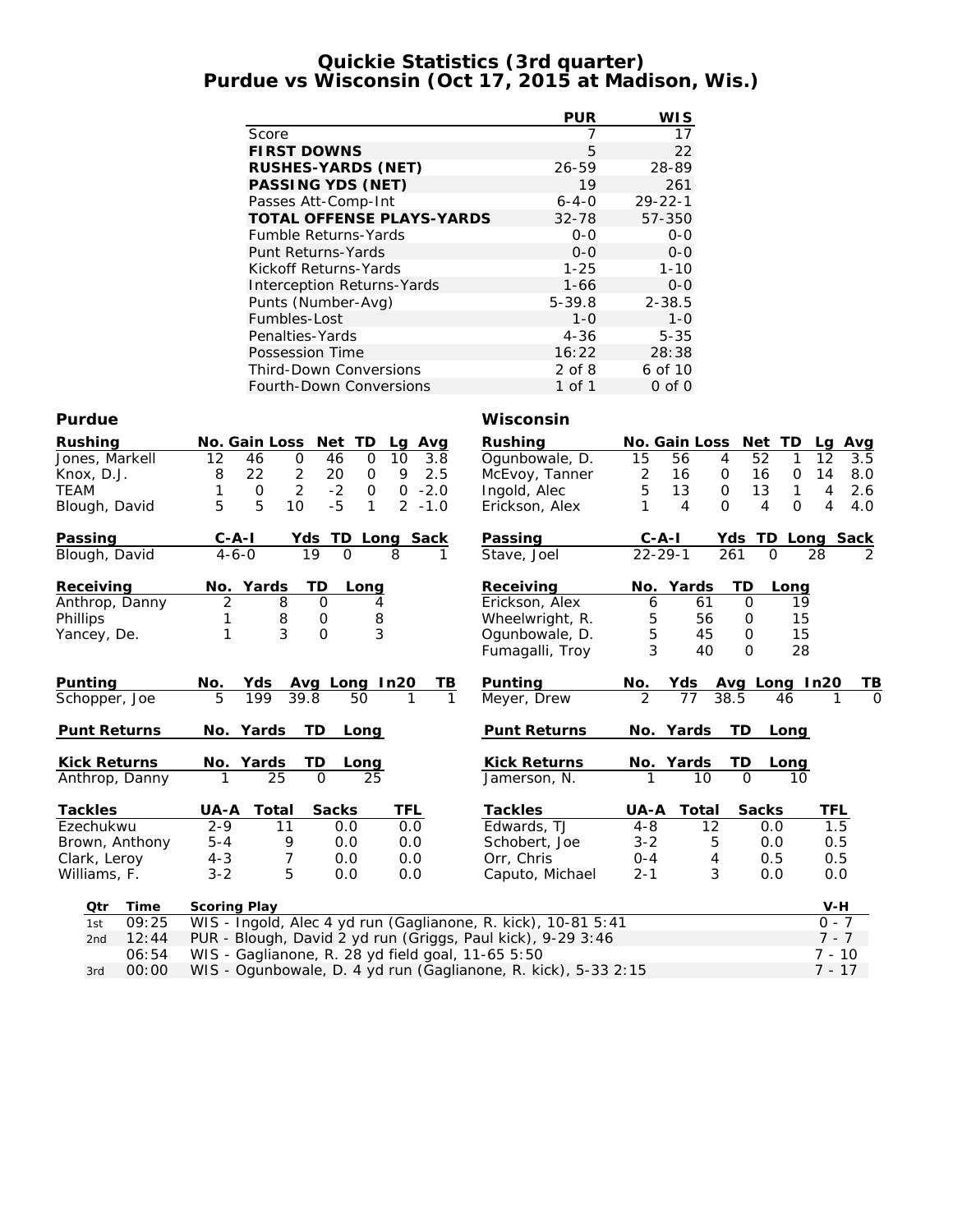# **Play-by-Play Summary (4th quarter) Purdue vs Wisconsin (Oct 17, 2015 at Madison, Wis.)**

| 1-G WIS 35                         |               | Start of 4th quarter, clock 15:00.                                                                                                                              |                 |
|------------------------------------|---------------|-----------------------------------------------------------------------------------------------------------------------------------------------------------------|-----------------|
|                                    |               | 5 plays, 33 yards, 2:20                                                                                                                                         |                 |
|                                    |               | Russell, Jack kickoff 64 yards to the PUR1, Williams, F. return 18 yards to the PUR19                                                                           |                 |
|                                    |               | (Schobert, Joe).                                                                                                                                                |                 |
| PURDUE drive start at 14:55.       |               |                                                                                                                                                                 |                 |
| PURDUE drive start at 14:55.       |               |                                                                                                                                                                 |                 |
| Wisconsin injury 25<br>1-10 PUR 19 |               | Blough, David pass complete to Knox, D.J. for 21 yards to the PUR40, 1ST DOWN PUR,                                                                              | P6              |
|                                    |               | out-of-bounds (Edwards, TJ).                                                                                                                                    |                 |
| 1-10 PUR 40                        |               | Knox, D.J. rush for 2 yards to the PUR42 (Edwards, TJ; Obasih, Chikwe).                                                                                         |                 |
| 2-8 PUR 42                         |               | Blough, David pass incomplete to Anthrop, Danny, dropped pass.                                                                                                  |                 |
| 3-8 PUR 42                         |               | Blough, David sacked for loss of 8 yards to the PUR34 (Obasih, Chikwe; Schobert, Joe).                                                                          |                 |
| 4-16 PUR 34                        |               | Schopper, Joe punt 32 yards to the WIS34, out-of-bounds.                                                                                                        |                 |
|                                    |               | 4 plays, 15 yards, 1:37                                                                                                                                         |                 |
|                                    |               | WISCONSIN drive start at 13:18.                                                                                                                                 |                 |
| 1-10 WIS 34                        |               | Stave, Joel pass complete to Steffes, Eric for 16 yards to the 50 yardline, 1ST DOWN WIS,                                                                       | P23             |
|                                    |               | out-of-bounds (Brown, Anthony).                                                                                                                                 |                 |
| 1-10 WIS 50                        |               | Ogunbowale, D. rush for no gain to the 50 yardline (Kugler, Robert; Howard, Ra'Zahn).                                                                           |                 |
| 2-10 WIS 50                        |               | Stave, Joel pass complete to Ogunbowale, D. for 6 yards to the PUR44 (Gregory, Robert).                                                                         |                 |
| 3-4 PUR 44                         |               | Stave, Joel pass incomplete to Wheelwright, R., PENALTY PUR pass interference (Clark,                                                                           | X24             |
|                                    |               | Leroy) 11 yards to the PUR33, 1ST DOWN WIS, NO PLAY.                                                                                                            |                 |
| 1-10 PUR 33                        |               | Stave, Joel pass complete to Erickson, Alex for 15 yards to the PUR18, 1ST DOWN WIS                                                                             | P25             |
|                                    |               | (Brown, Anthony).                                                                                                                                               |                 |
| 1-10 PUR 18                        |               | Stave, Joel pass complete to Love, Reggie for 4 yards to the PUR14.                                                                                             |                 |
| 2-6 PUR 14                         |               | Stave, Joel pass complete to Erickson, Alex for 5 yards to the PUR9 (Hudson, Garrett).                                                                          |                 |
| $3 - 1$<br>1-G PUR 07              | <b>PUR 09</b> | Ingold, Alec rush for 2 yards to the PUR7, 1ST DOWN WIS (Replogle, Jake; Watson, Ryan).<br>Ingold, Alec rush for loss of 4 yards to the PUR11 (Replogle, Jake). | R <sub>26</sub> |
| Purdue injury 24                   |               |                                                                                                                                                                 |                 |
| 2-G PUR 11                         |               | Stave, Joel pass complete to Erickson, Alex for 5 yards to the PUR6 (Gregory, Robert).                                                                          |                 |
| 3-G PUR 06                         |               | Stave, Joel pass complete to Fumagalli, Troy for 5 yards to the PUR1 (Williams, F.).                                                                            |                 |
| 4-G PUR 01                         |               | Ingold, Alec rush for 1 yard to the PURO, TOUCHDOWN, clock 07:16.                                                                                               |                 |
| 1-G PUR 03                         |               | Gaglianone, R. kick attempt good.                                                                                                                               |                 |
|                                    |               | Wisconsin 24, Purdue 7                                                                                                                                          |                 |
|                                    |               | 11 plays, 66 yards, 6:07                                                                                                                                        |                 |
|                                    |               |                                                                                                                                                                 |                 |
|                                    |               | Russell, Jack kickoff 55 yards to the PUR10, Williams, F. return 13 yards to the PUR23                                                                          |                 |
|                                    |               | (Connelly, Ryan; Jamerson, N.).                                                                                                                                 |                 |
| PURDUE drive start at 07:11.       |               |                                                                                                                                                                 |                 |
| 1-10 PUR 23                        |               | Blough, David pass complete to Jones, Markell for 20 yards to the PUR43, fumble forced by                                                                       |                 |
|                                    |               | Edwards, TJ, fumble by Jones, Markell recovered by WIS McEvoy, Tanner at PUR43.                                                                                 |                 |
|                                    |               | 1 play, 20 yards, 0:08                                                                                                                                          |                 |
|                                    |               | WISCONSIN drive start at 07:03.                                                                                                                                 |                 |
| 1-10 PUR 43                        |               | Ogunbowale, D. rush for 3 yards to the PUR40 (Brown, Anthony; Hudson, Garrett), PENALTY                                                                         |                 |
|                                    |               | WIS personal foul (Wheelwright, R.) 15 yards to the WIS42, NO PLAY.                                                                                             |                 |
| 1-25 WIS 42                        |               | Ogunbowale, D. rush for 4 yards to the WIS46 (Garcia, Andy; Howard, Ra'Zahn).                                                                                   |                 |
| 2-21 WIS 46                        |               | Stave, Joel pass incomplete to Wheelwright, R., dropped pass.                                                                                                   |                 |
| 3-21 WIS 46                        |               | Timeout Wisconsin, clock 05:53.                                                                                                                                 |                 |
| 3-21 WIS 46                        |               | Stave, Joel pass complete to Wheelwright, R. for 5 yards to the PUR49 (Williams, F.).                                                                           |                 |
| 4-16 PUR 49                        |               | Meyer, Drew punt 28 yards to the PUR21, fair catch by Anthrop, Danny.                                                                                           |                 |
| PURDUE drive start at 05:10.       |               | 3 plays, minus 6 yards, 1:53                                                                                                                                    |                 |
| 1-10 PUR 21                        |               | Blough, David pass complete to Young for 8 yards to the PUR29 (Caputo, Michael).                                                                                |                 |
| 2-2 PUR 29                         |               | Knox, D.J. rush for 2 yards to the PUR31, 1ST DOWN PUR (Orr, Chris).                                                                                            | R7              |
| 1-10 PUR 31                        |               | Blough, David pass incomplete to Yancey, De., PENALTY WIS pass interference (Shelton, S.)                                                                       | X8              |
|                                    |               | 15 yards to the PUR46, 1ST DOWN PUR, NO PLAY.                                                                                                                   |                 |
| 1-10 PUR 46                        |               | Blough, David pass incomplete.                                                                                                                                  |                 |
| 2-10 PUR 46                        |               | Blough, David pass incomplete to Young, PENALTY PUR ineligible downfield on pass declined.                                                                      |                 |
| 3-10 PUR 46                        |               | Blough, David pass complete to Knox, D.J. for 14 yards to the WIS40, 1ST DOWN PUR                                                                               | P9              |
|                                    |               | (Biegel, Vince).                                                                                                                                                |                 |
| Purdue injury 1                    |               |                                                                                                                                                                 |                 |
| 1-10 WIS 40                        |               | Blough, David pass complete to Jones, Markell for 5 yards to the WIS35, out-of-bounds                                                                           |                 |
|                                    |               | (McEvoy, Tanner).                                                                                                                                               |                 |
| <b>WIS 35</b><br>$2 - 5$           |               | Blough, David pass incomplete to Anthrop, Danny, QB hurry by Biegel, Vince.                                                                                     |                 |
| <b>WIS 35</b><br>$3 - 5$           |               | Blough, David pass complete to Anthrop, Danny for 10 yards to the WIS25, 1ST DOWN PUR,                                                                          | P10             |
| 1-10 WIS 25                        |               | out-of-bounds (Edwards, TJ).                                                                                                                                    |                 |
| 2-10 WIS 25                        |               | Blough, David pass incomplete to Jones, Markell, QB hurry by Schobert, Joe.                                                                                     |                 |
| 3-10 WIS 25                        |               | Blough, David pass incomplete to Posey, Cameron (Schobert, Joe).<br>Blough, David pass incomplete to Yacoobi, dropped pass, QB hurry by Farrar, A               |                 |
| 4-10 WIS 25                        |               | Blough, David pass incomplete to Yancey, De. (Shelton, S.), QB hurry by Dixon, D'Cota.<br>12 plays, 54 yards, 2:21                                              |                 |